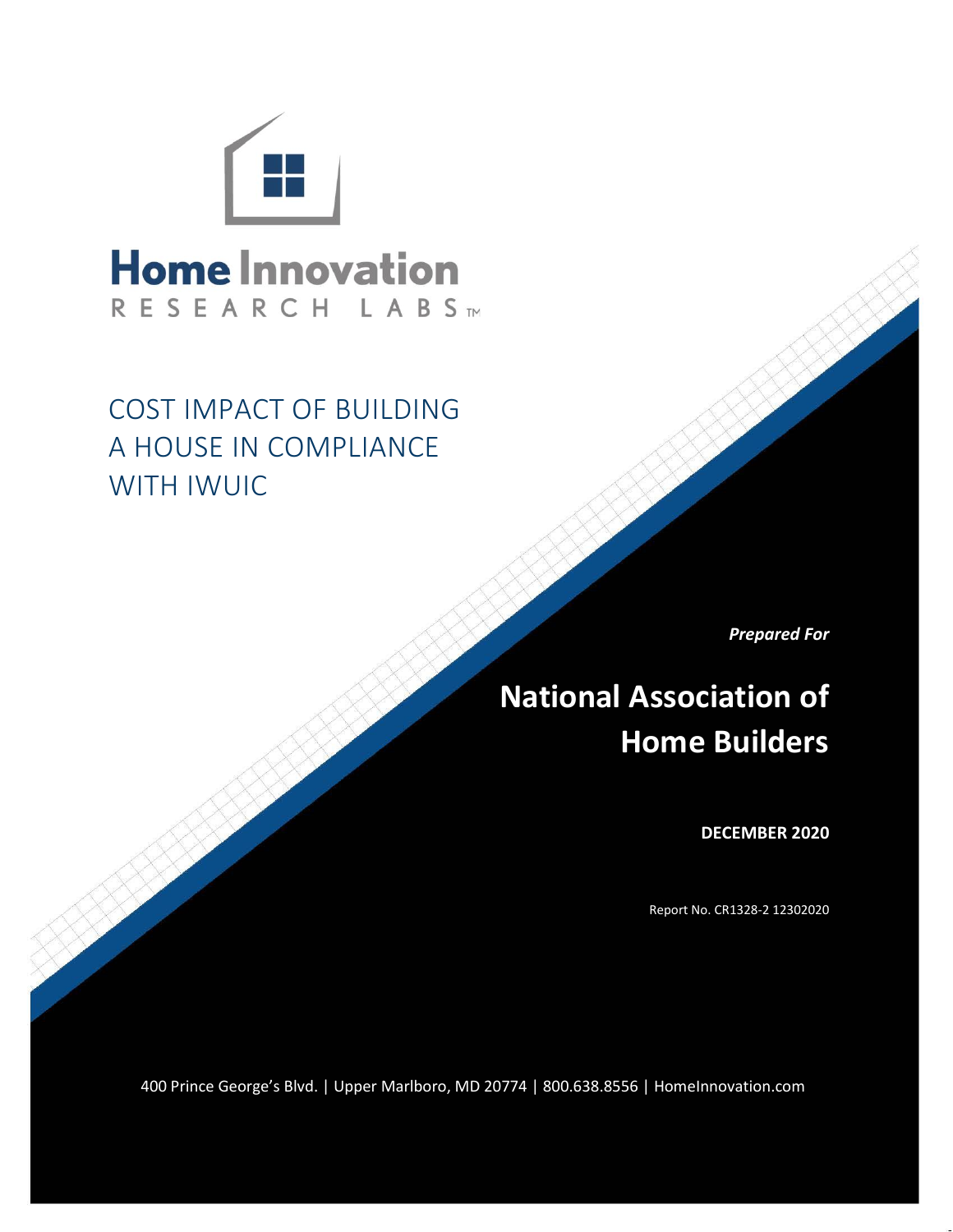#### **Disclaimer**

Neither Home Innovation Research Labs, Inc., nor any person acting on its behalf, makes any warranty, expressed or implied, with respect to the use of any information, apparatus, method, or process disclosed in this publication or that such use may not infringe privately owned rights, or assumes any liabilities with respect to the use of, or for damages resulting from the use of, any information, apparatus, method, or process disclosed in this publication, or is responsible for statements made or opinions expressed by individual authors.

#### **Condition/Limitation of Use**

Home Innovation Research Labs is accredited by IAS in accordance with ISO 17020, ISO 17025, and ISO 17065. The evaluations within this report may or may not be included in the scopes of accreditation. Accreditation certificates are available at iasonline.org.

This report may be distributed in its entirety, but excerpted portions shall not be distributed without prior written approval of Home Innovation Research Labs.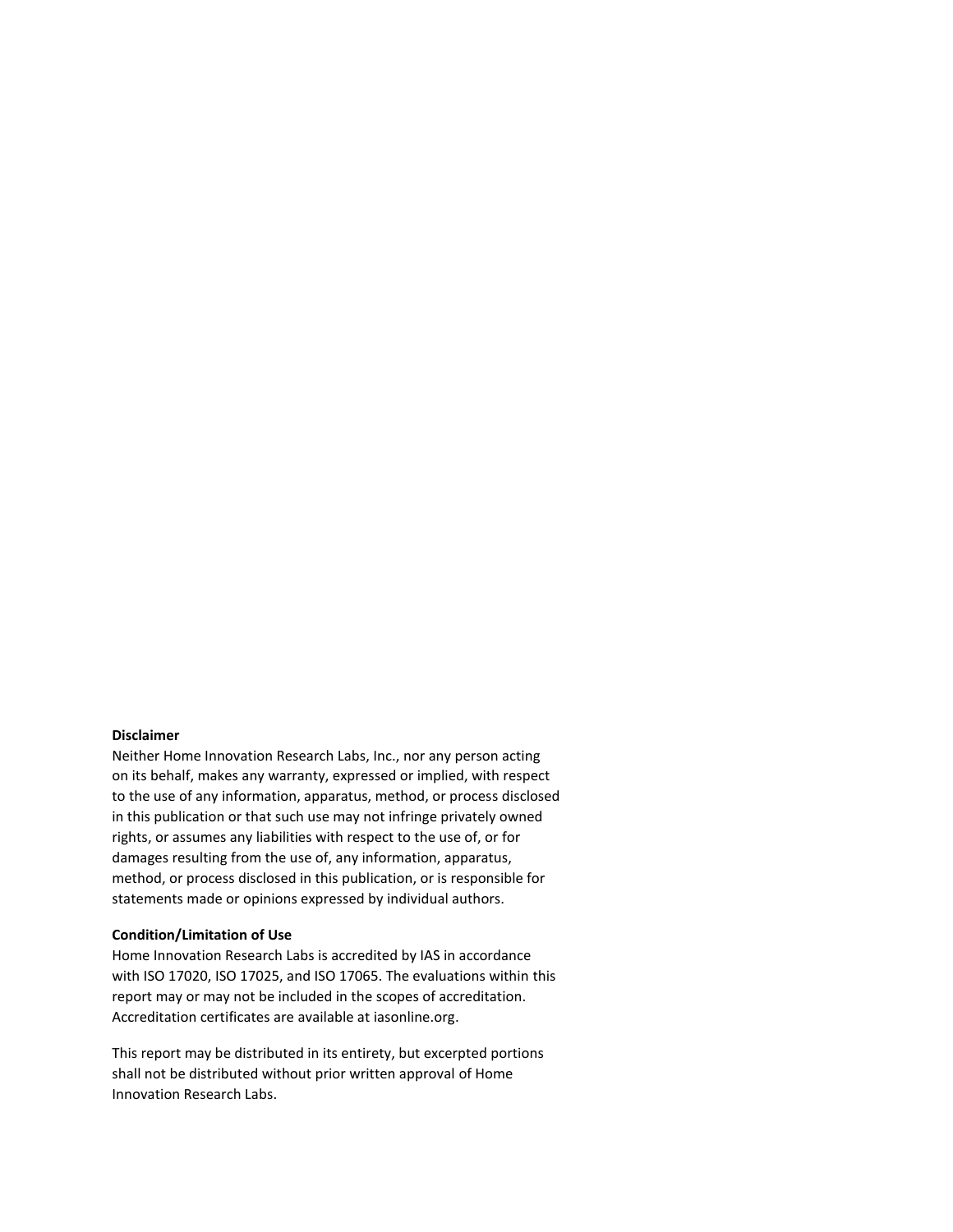# **TABLE OF CONTENTS**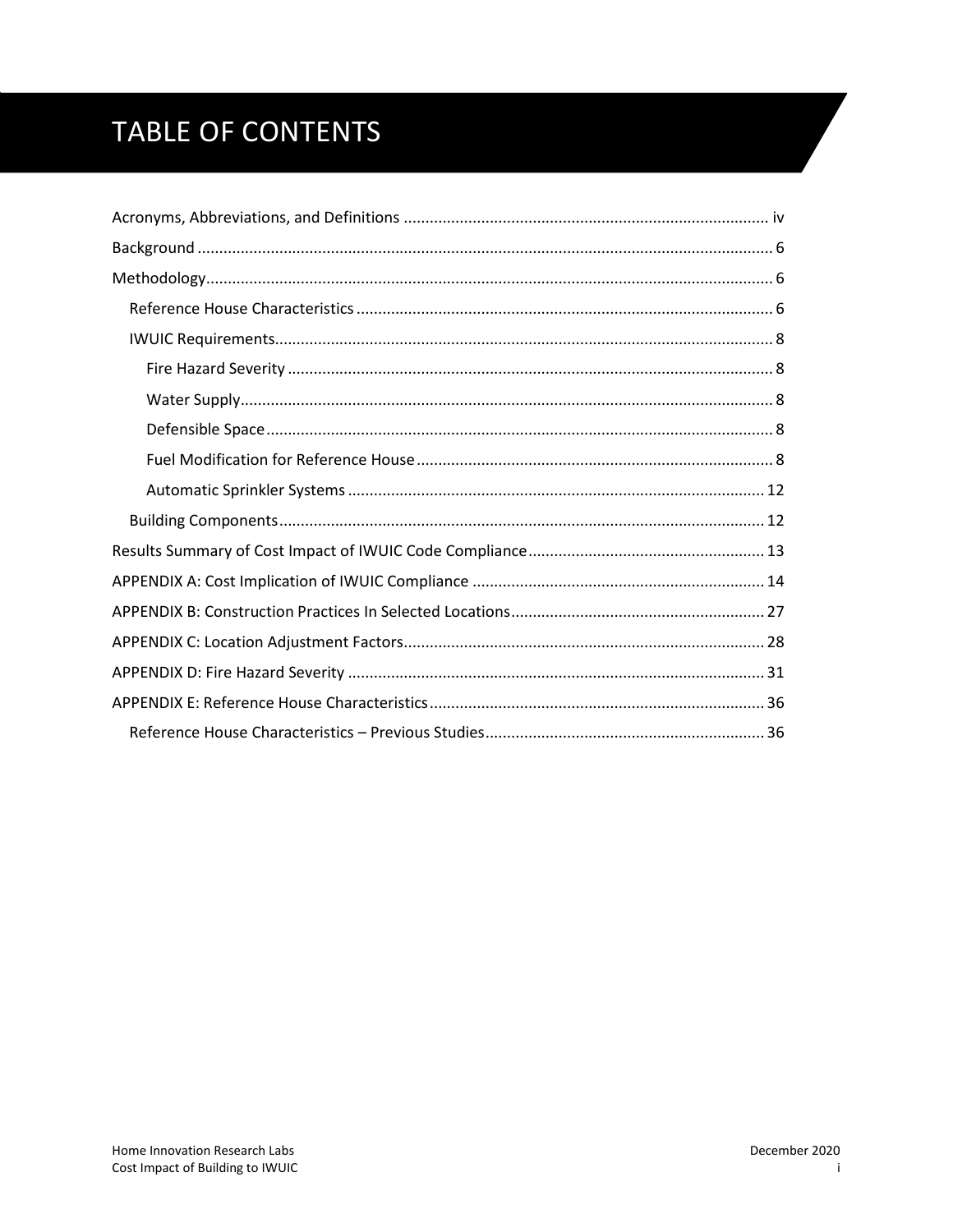# **TABLES**

| Table A 3 Cost Impact, Gutter and Downspouts, Single Story Reference House 16                            |
|----------------------------------------------------------------------------------------------------------|
|                                                                                                          |
| Table A 5 Cost Impact, Siding, Single Story Reference House (Lower Cost Impact: Substitute Fiber         |
|                                                                                                          |
| Table A 6 Cost Impact, Siding, Single Story Reference House (Higher Cost Impact: Substitute Brick Veneer |
|                                                                                                          |
| Table A 7 Cost Impact, Siding, 2-Story Reference House (Lower Cost Impact: Substitute Fiber Cement       |
|                                                                                                          |
| Table A 8 Cost Impact, Siding, 2-Story Reference House (Higher Cost Impact: Substitute Brick Veneer for  |
|                                                                                                          |
|                                                                                                          |
| Table A 10 Cost Impact, Window, Single and 2-Story Reference House (Lower Cost Impact: Substitute        |
|                                                                                                          |
| Table A 11 Cost Impact, Window, Single and 2-Story Reference House (Higher Cost Impact: Substitute       |
|                                                                                                          |
|                                                                                                          |
|                                                                                                          |
|                                                                                                          |
|                                                                                                          |
| Table A 16 Cost Impact, Automatic Sprinkler System, Single and 2-Sotry Reference House (Lower Cost       |
| . 26                                                                                                     |
|                                                                                                          |

|--|--|

| Table D 1 IWUIC Fire Hazard Severity (source: adapted from 2018 IWUIC Table 502.1) 31 |  |
|---------------------------------------------------------------------------------------|--|
|                                                                                       |  |
|                                                                                       |  |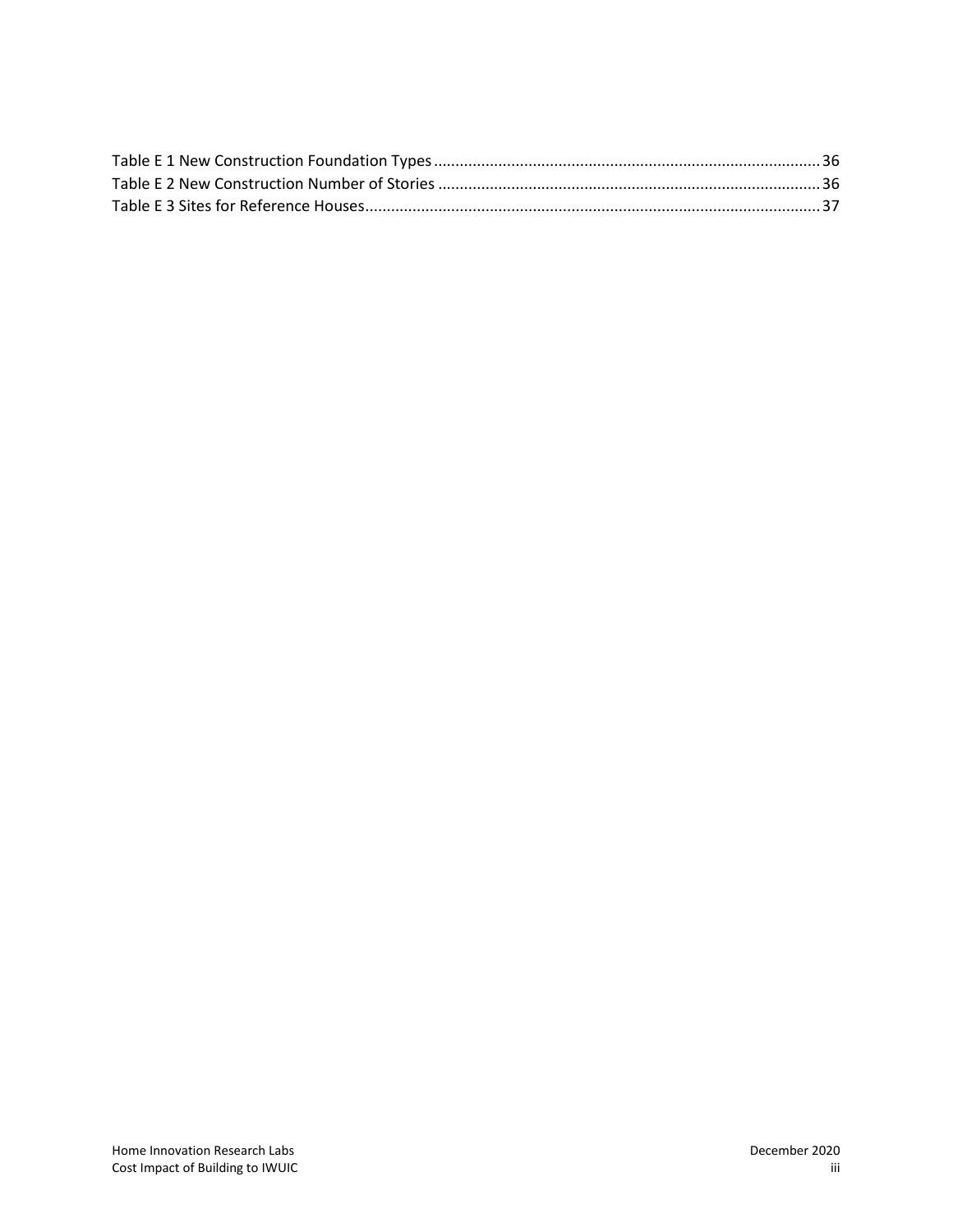# <span id="page-5-0"></span>ACRONYMS, ABBREVIATIONS, AND DEFINITIONS

| EA              | Each                                        |
|-----------------|---------------------------------------------|
| <b>CY</b>       | <b>Cubic Yard</b>                           |
| HI              | Home Innovation Research Labs               |
| <b>IBC</b>      | <b>International Building Code</b>          |
| IR <sub>1</sub> | Ignition Resistant Class 1                  |
| IR <sub>2</sub> | Ignition Resistant Class 2                  |
| IR <sub>3</sub> | Ignition Resistant Class 3                  |
| <b>IRC</b>      | International Residential Code              |
| <b>IWUIC</b>    | International Wildfire Urban Interface Code |
| LF              | Linear Feet                                 |
| <b>MSF</b>      | <b>Thousand Square Feet</b>                 |
| <b>NAHB</b>     | National Association of Home Builders       |
| O&P             | <b>Overhead and Profit</b>                  |
| <b>SF</b>       | <b>Square Feet</b>                          |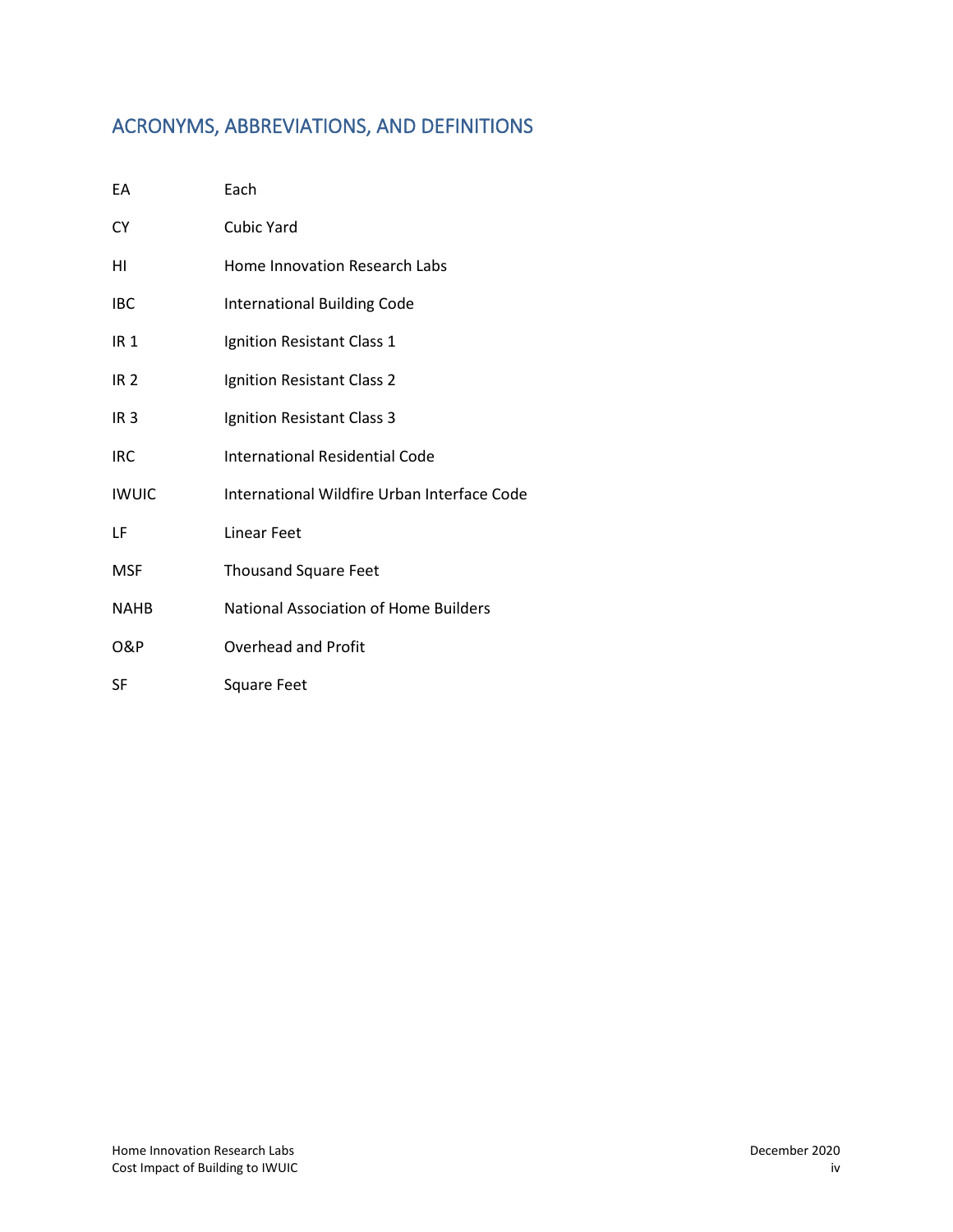#### INTENTIONALLY LEFT BLANK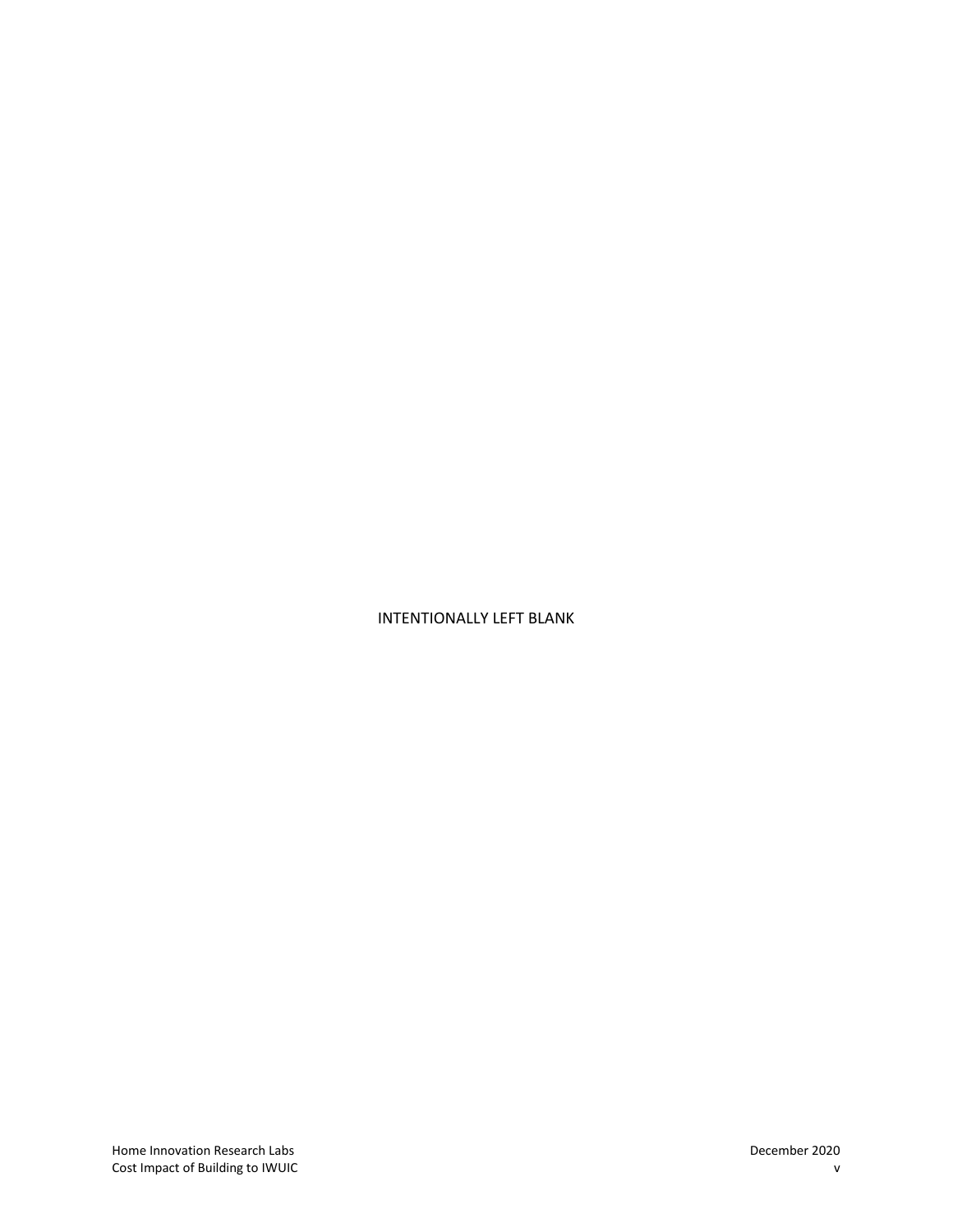### <span id="page-7-0"></span>BACKGROUND

The National Association of Home Builders (NAHB) asked Home Innovation Research Labs (HI) to study the cost impact of building a house to the 2018 ICC *International Wildland Urban Interface Code* (IWUIC  $2018)^{1}$ .

### <span id="page-7-1"></span>**METHODOLOGY**

Baseline metrics were identified for two representative single-family homes, a single story and a 2-story home, built to the International Residential Code (IRC) in three different locations – Los Angeles, CA; Dallas, TX; and Denver, CO. Materials and type of construction were selected for the specific location based on market research data from HI (Appendix B).

The cost impacts in this analysis have been developed primarily with data adapted from *2020 Residential*  Costs with RSMeans Data<sup>2</sup>. The costs for individual code changes are shown in Appendix A. Costs are reported at the national level and modified for selected locations by applying a location factor adjustment. Costs are reported as both total to the builder and total to consumer. The total cost to builder includes overhead and profit (designated in the tables as "w/O&P") applied to individual component costs (i.e., materials and labor) to represent the cost charged by the sub-contractor. The total cost to consumer is based on the builder's gross margin, reported as 18.9% of construction cost in NAHB's *[Cost of Doing Business](https://www.builderbooks.com/cost-of-doing-business-study--2016-edition-products-9780867187472.php) Study, 2016 edition<sup>3</sup>* .

#### <span id="page-7-2"></span>Reference House Characteristics

<span id="page-7-3"></span>The features of the single-story and 2-story Reference Houses are summarized in Table 1. The basis for the selection of the characteristics of the Reference Houses are provided in Appendix E.

| <b>Reference House Features</b>    | <u>1-story</u> | 2-story        |
|------------------------------------|----------------|----------------|
| Conditioned floor area, total, SF  | 2,600          | 2,600          |
| First floor area, SF               | 2,600          | 1,080          |
| Second floor area, SF              | <b>NA</b>      | 1,520          |
| <b>First</b> floor dimensions, ft. | 40 x 75        | 40 x 38        |
| Second floor dimensions, ft.       | <b>NA</b>      | $40 \times 38$ |
| Garage dimensions, ft.             | $20 \times 20$ | $20 \times 22$ |
| Attic                              | Vented         | Vented         |
| Foundation: slab-on-grade (SOG)    | SOG            | SOG            |
| Slab Perimeter, LF                 | 230            | 156            |
| Ceiling height, first floor, ft.   | 9              | 9              |
| Ceiling height, second floor, ft.  | <b>NA</b>      | 8              |

#### **Table 1. Reference House Features**

<sup>1</sup> https://codes.iccsafe.org/content/IWUIC2018

<sup>2</sup> https://www.rsmeans.com/products/books/2020-cost-data-books/2020-residential-costs-book

<sup>3</sup> http://eyeonhousing.org/2016/03/whats-the-average-profit-margin-of-single-family-builders/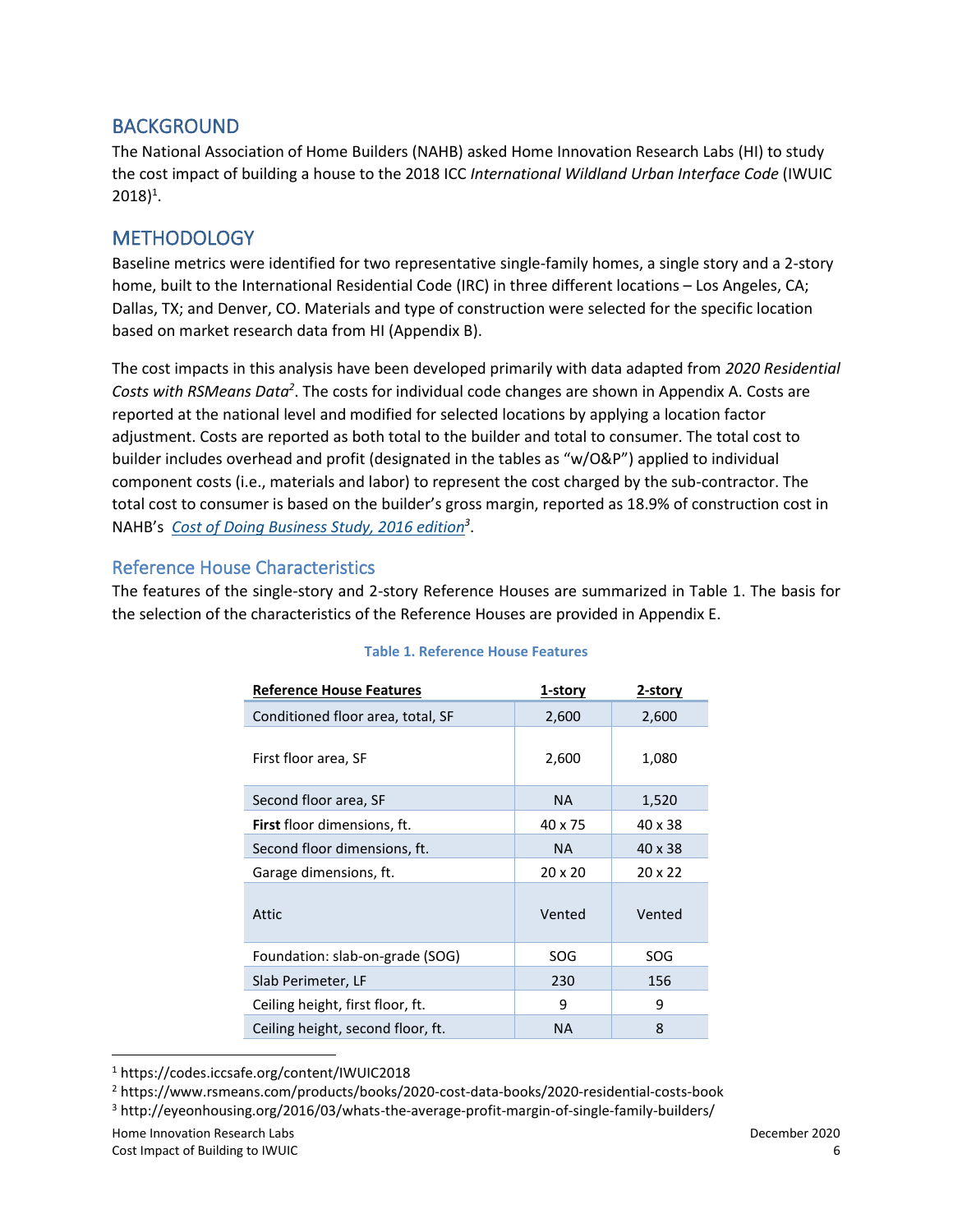| Walls, gross area, includes 1' rim for 2-<br>story, SF | 2070               | 2808               |
|--------------------------------------------------------|--------------------|--------------------|
| Window area, SF                                        | 360                | 360                |
| Roof type (gable or hip)                               | Hip                | Hip                |
| Roof slope                                             | 7:12               | 7:12               |
| Roof overhang at eaves/gables, ft.                     | 1                  | 1                  |
| Deck area, based on 20'x14' deck, SF                   | 280                | 280                |
| Roof cladding material                                 | Asphalt<br>shingle | Asphalt<br>shingle |
| Wall cladding material                                 | Varies             | Varies             |
| Soffit/trim cladding material                          | Lumber             | Lumber             |
| Window construction/material                           | Vinyl              | Vinyl              |
| Lot size/house setbacks, SF                            | 11,250             | 11,250             |

Median lot size varies by region<sup>4</sup> so a suitable size within the range was selected for the reference houses.

<span id="page-8-0"></span>Construction practices vary depending on location and climate zone. Table 2 shows common construction practices used for given reference houses in selected location based on HI market research data.

| Construction               | Colorado                | East TX             | <b>Southern CA</b>  |
|----------------------------|-------------------------|---------------------|---------------------|
| 1-story, % of all<br>homes | 50%                     | 71%                 | 36%                 |
| Foundation                 | <b>Basement</b>         | Slab                | Slab                |
| <b>Wall Cladding</b>       | <b>Fiber Cement</b>     | <b>Brick</b>        | Stucco              |
| Roofing                    | Asphalt Shingle         | Asphalt Shingle     | Clay/Cement<br>Tile |
| <b>Exterior Trim</b>       | Wood Fiber<br>Composite | <b>Fiber Cement</b> | Lumber Boards       |

#### **Table 2. Common Construction Practices in Selected Locations**

*(source: Home Innovation Research Labs)*

Costs were compared for IWUIC Ignition Resistant Class 1 (IR 1) construction versus the baseline practices in Table 2.

For comparison, the baseline practice for wall cladding was assumed to be wood in this study even though the most common materials used there are fiber cement, brick, and stucco. For other components addressed in the IWUIC, such as windows, doors, exterior decks, etc., non-compliant vs. compliant materials were compared to evaluate the cost difference. The range of cost impact is

2018/#:~:text=The%20median%20lot%20size%20of,different%20from%20the%202017%20median.

<sup>4</sup> http://eyeonhousing.org/2019/10/lot-size-remains-low-in-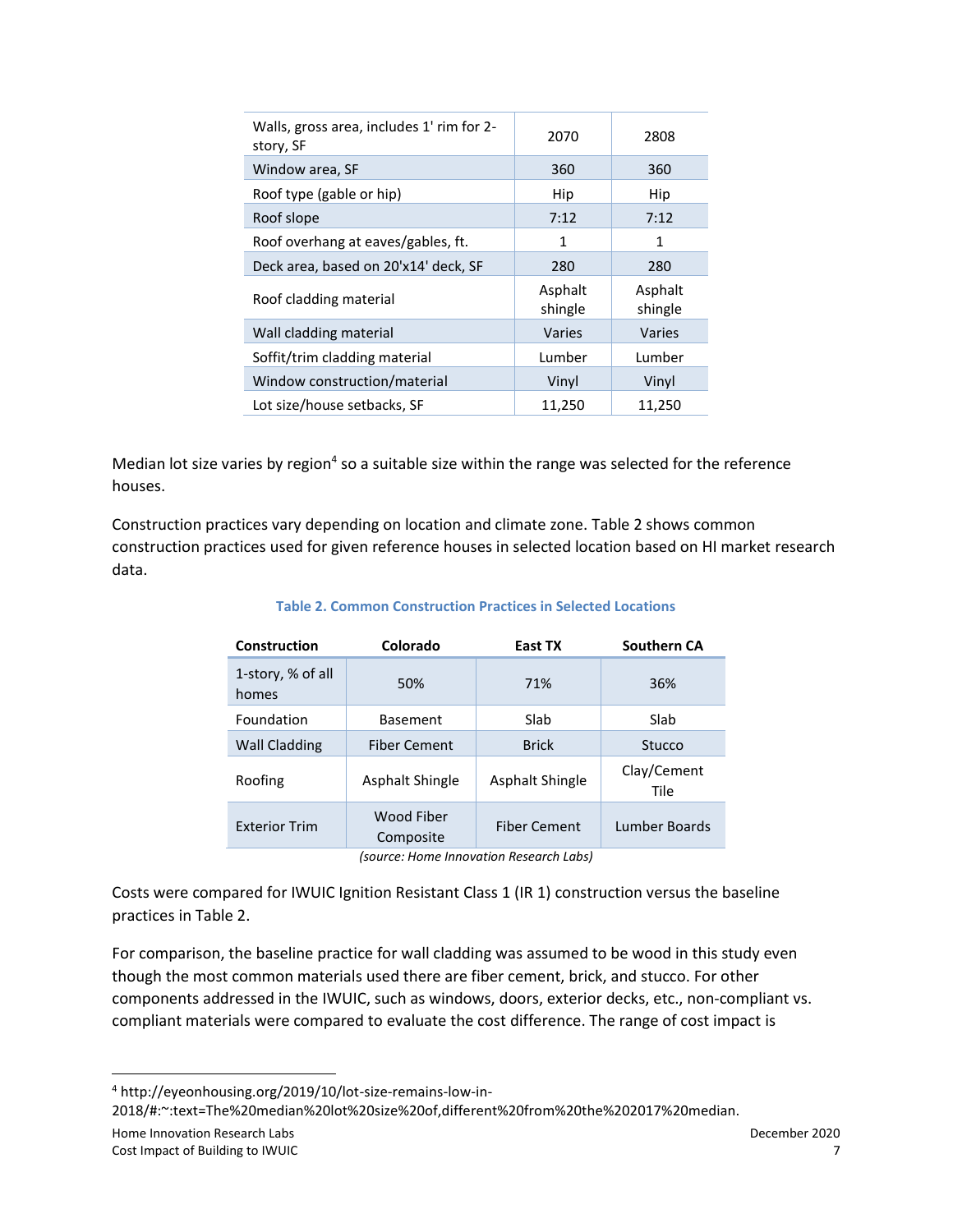provided to show low and high cost impact for common practices that had more than one method of compliance.

### <span id="page-9-0"></span>IWUIC Requirements

IWUIC 2018 requires a house constructed, modified, or relocated into or within wildland-urban interface areas to be in compliance with one of the three classes of ignition resistant construction: Class 1 Ignition Resistant Construction (IR 1), Class 2 Ignition Resistant Construction (IR 2), or Class 3 Ignition Resistant Construction (IR 3,) depending on whether the site conforms to the water supply and defensible space requirements for the appropriate fire hazard severity.

#### <span id="page-9-1"></span>Fire Hazard Severity

IWUIC 2018 classifies the fire hazard severity of locations as moderate hazard, high hazard, or extreme hazard based on the fuel type in the area. Vegetation of selected locations were studied to see if any location followed a particular fuel model. Appendix C shows fuel classification and fire hazard severity per the IWUIC 2018. The selected locations did not conform to a specific fuel model, so all three hazard severities were considered. To narrow down the study, only the cost impact for Class 1 Ignition Resistant Construction (IR 1) was analyzed and shown in the report.

#### <span id="page-9-2"></span>Water Supply

The water sources, both manmade and natural, are required to be equipped with an approved hydrant in order to conform to the water supply requirements of the IWUIC, along with other provisions. IWUIC 2018 requires mandatory conformance with defensible space requirements for building in extreme hazard areas that do not conform to the water supply requirements (IWUIC Table 503.1).

#### <span id="page-9-3"></span>Defensible Space

The IWUIC 2018 defines defensible space as "an area either natural or man-made, where material capable of allowing a fire to spread unchecked has been treated, cleared or modified to slow the rate and intensity of an advancing wildfire and to create and area for fire suppression operations to occur."

#### <span id="page-9-4"></span>Fuel Modification for Reference House

Depending on whether the building is located in a moderate, high, or extreme hazard area, homeowners are responsible for providing fuel modification over a distance of 30 feet, 50 feet, or 100 feet, as shown in Table 5 and illustrated in Image 1, for conformance with the defensible space requirements. For the purposes of this study, the cost of providing defensible space is limited up to the lot line, assuming that the reference house is on a developed lot and all the neighboring lots are complying with the defensible space requirements.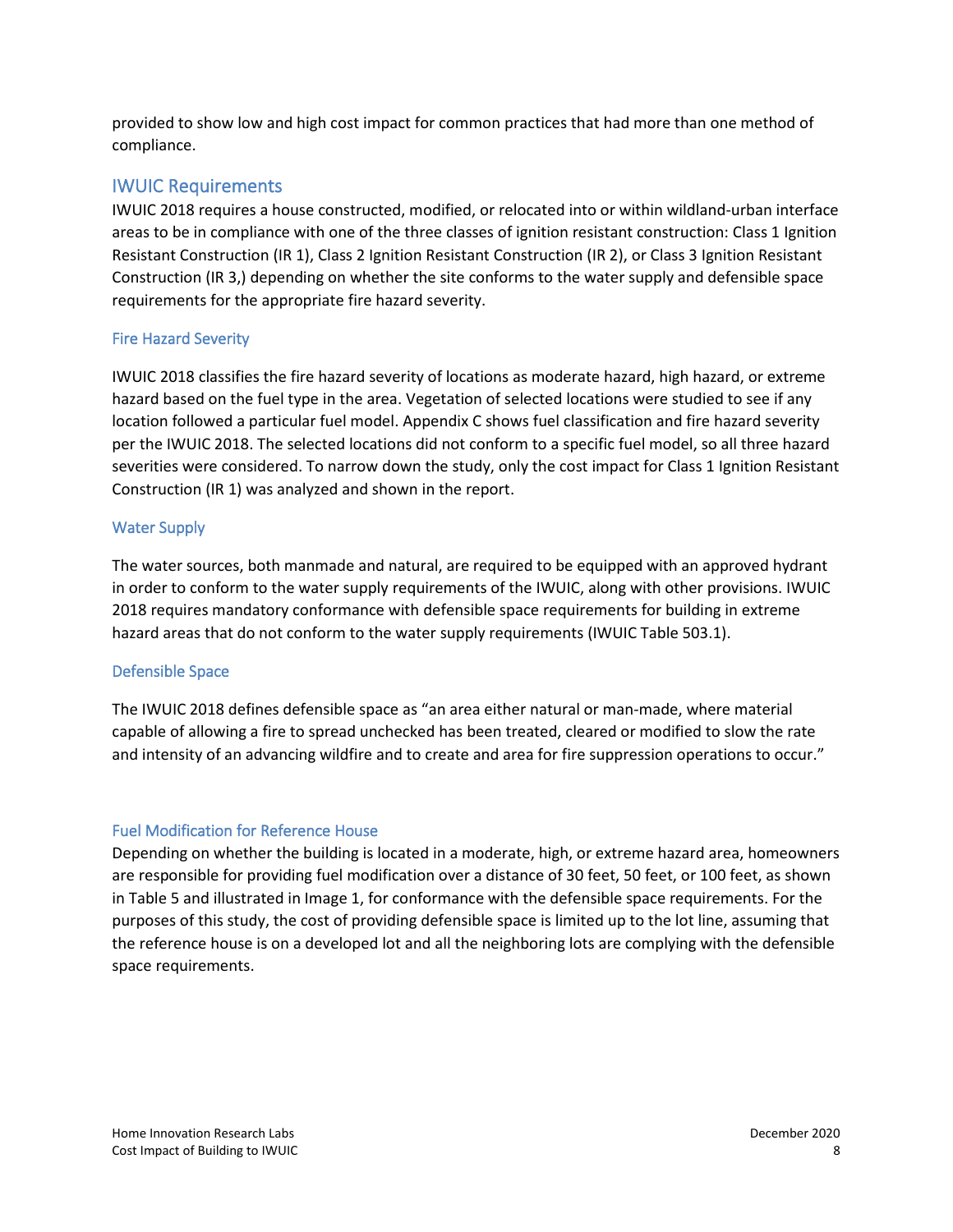#### **Table 3 Fuel Modification for Defensible Space<sup>5</sup>**

<span id="page-10-0"></span>

| <b>WILDLAND-URBAN</b><br><b>INTERFACE AREA</b> | <b>FUEL MODIFICATION DISTANCE</b><br>(feet) <sup>3</sup> |
|------------------------------------------------|----------------------------------------------------------|
| Moderate hazard                                | 30                                                       |
| High hazard                                    | 50                                                       |
| Extreme hazard                                 | $100^{6}$                                                |

*For SI = 1 foot = 304.8 mm*

*Distances can be increased to reflect site-specific analysis based on local conditions and fire protection plans.*



**Image 1. Fuel Modification Requirement for Defensible Space**

5 IWUIC 2018, Table 603.2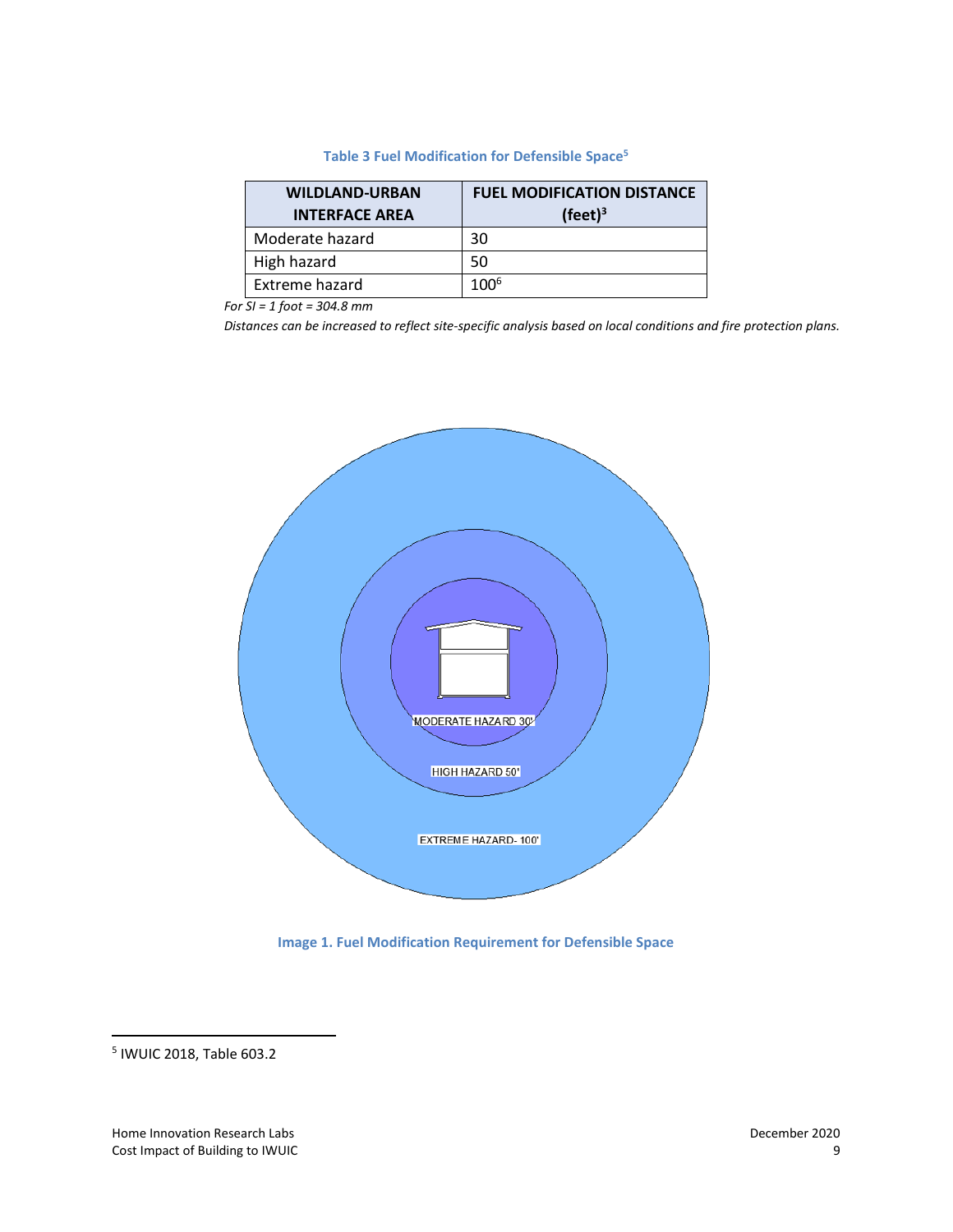<span id="page-11-0"></span>Assuming new construction on a developed lot as illustrated in Figure 1, the areas of fuel modification for the reference houses are shown in Table 6.

| Reference house | Lot area<br>(SF) | Area of<br>house and<br>deck (SF) | Area of<br>gravel<br>addition<br>(SF) | Area of<br>sidewalk<br>(SF) | Area of lawn<br>modification<br>(SF) |
|-----------------|------------------|-----------------------------------|---------------------------------------|-----------------------------|--------------------------------------|
| Single story    | 11250            | 3.275                             | 1.395                                 | 195                         | 6,385                                |
| 2 story         | 11250            | 1,791                             | 1,029                                 | 285                         | 8,145                                |

#### **Table 4 Fuel modification area**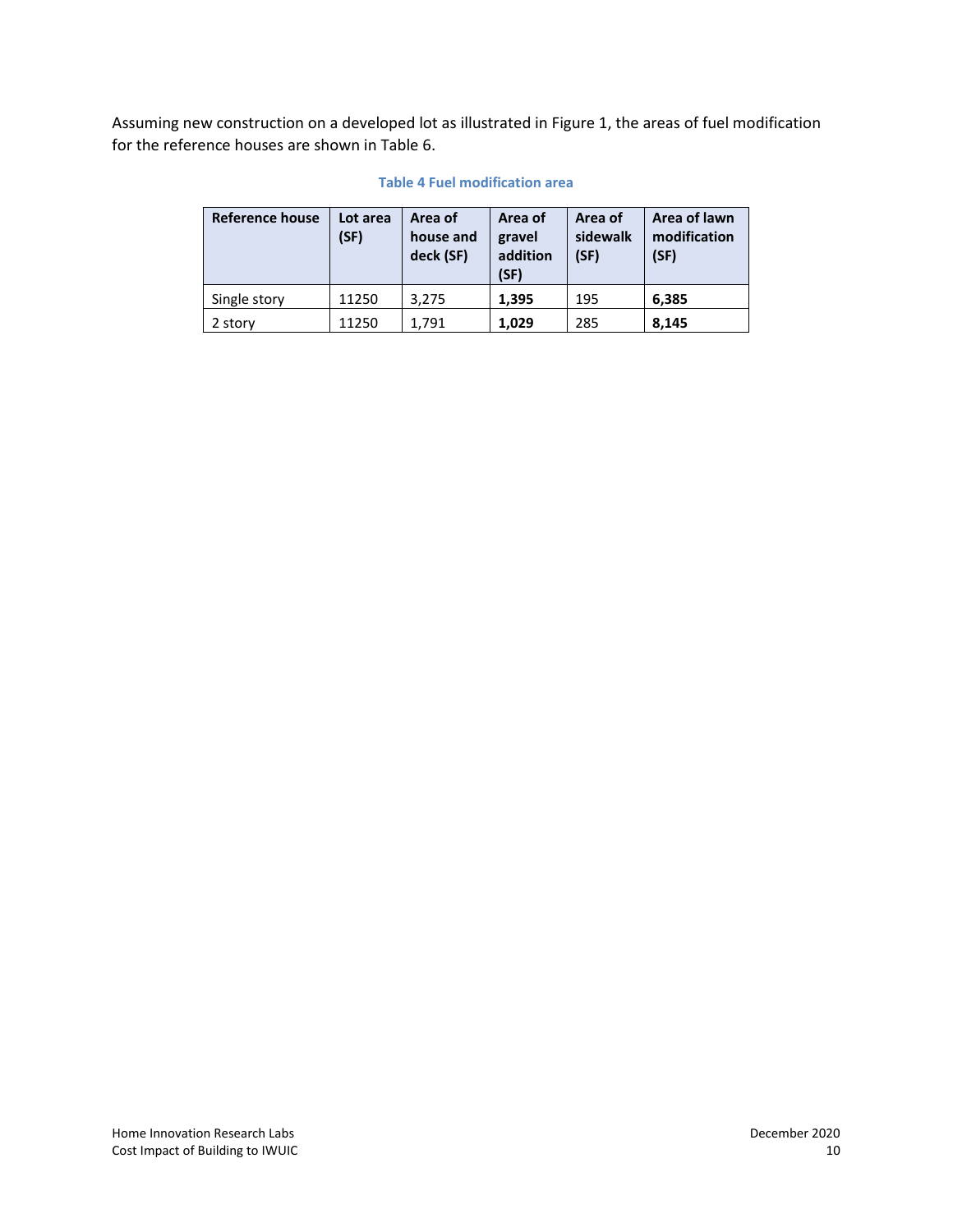

Single story house without defensible space Single story house with defensible space



Two story house without defensible space Two story house with defensible space





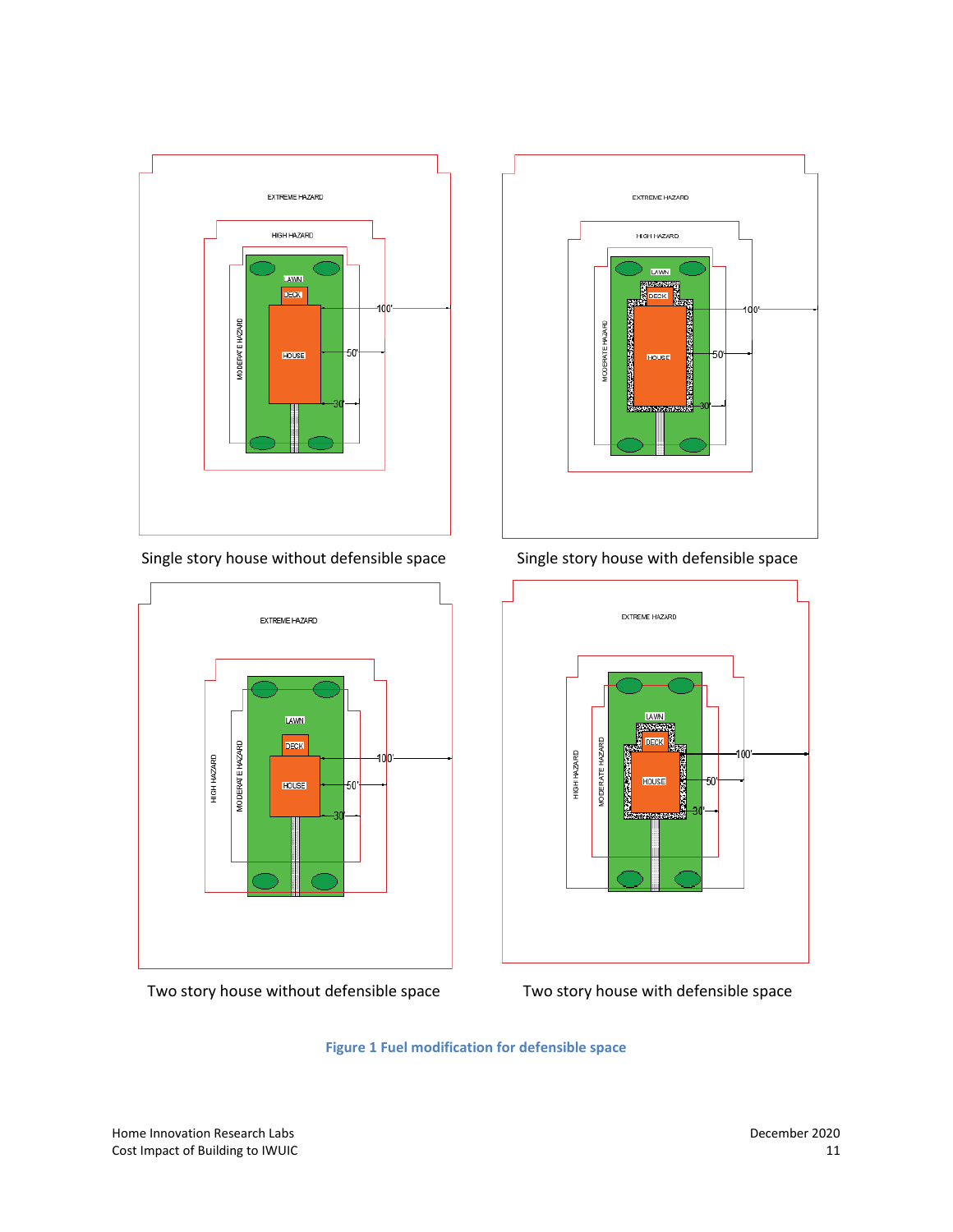#### <span id="page-13-0"></span>Automatic Sprinkler Systems

IWUIC 2018 requires an approved automatic sprinkler system be installed in all occupancies in new buildings meeting the requirements for IR 1 construction. California is not impacted by this cost because an automatic sprinkler system is mandated for residential buildings by the local code.

#### <span id="page-13-1"></span>Building Components

Characteristics of a house that make it vulnerable to wildland-urban interface fires include exterior features like roof covering, exterior siding, door and window trim, the presence of an exterior deck, and the presence of trees, vegetation or other landscaping on the surrounding lot.

IWUIC 2018 requirements for IR 1 construction mandate specific practices for various exterior components of the building. Building components of the reference houses analyzed for this study include soffit and fascia, vents, downspouts and gutters, exterior wall cladding, exterior windows and exterior doors.

Cost of an automatic sprinkler, exterior deck and defensible space are provided as separate costs in Table 7 and 8 to differentiate the cost of the basic house components from the cost of additional features. The cost estimate does not include landscape maintenance costs.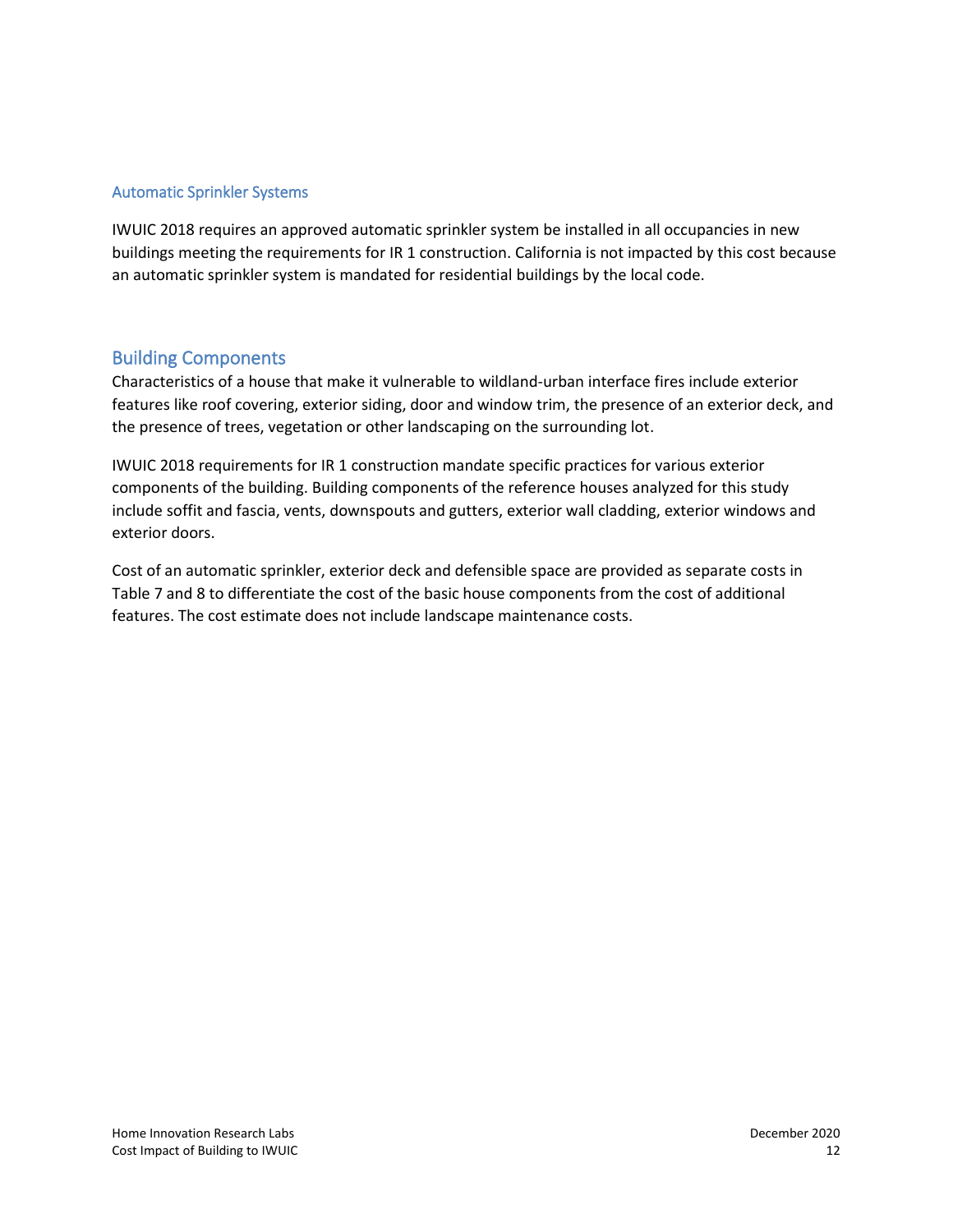### <span id="page-14-0"></span>**RESULTS**

### Summary of Cost Impact of IWUIC Code Compliance

Tables 5 and 6 summarize the estimated cumulative impact of constructing the reference houses to the 2018 IWUIC. The cost is adjusted for selected city's location factor in each state.

<span id="page-14-1"></span>

|                               |                 | <b>Southern California</b><br>(L.A, 0.99) |                 | Colorado (Denver, 1.05) | <b>Eastern Texas (Dallas,</b><br>(0.98) |                  |  |
|-------------------------------|-----------------|-------------------------------------------|-----------------|-------------------------|-----------------------------------------|------------------|--|
| Component*                    | <b>Low Cost</b> | <b>High Cost</b>                          | <b>Low Cost</b> | <b>High Cost</b>        | <b>Low Cost</b>                         | <b>High Cost</b> |  |
| Roof covering                 | \$0             | \$0                                       | \$0             | \$0                     | \$0                                     | \$0              |  |
| Soffit and Fascia             | \$1,839         | \$1,839                                   | \$1,950         | \$1,950                 | \$1,820                                 | \$1,820          |  |
| <b>Gutters and Downspouts</b> | \$860           | \$860                                     | \$912           | \$912                   | \$852                                   | \$852            |  |
| Exterior wall (siding)        | ( \$3,839)      | \$21,391                                  | (\$4,071)       | \$22,688                | ( \$3,800)                              | \$21,175         |  |
| Windows                       | \$2,509         | \$2,678                                   | \$2,661         | \$2,840                 | \$2,483                                 | \$2,651          |  |
| Door                          | \$0             | \$0                                       | \$0             | \$0                     | \$0                                     | \$0              |  |
| Vents                         | \$484           | \$484                                     | \$514           | \$514                   | \$479                                   | \$479            |  |
|                               |                 |                                           |                 |                         |                                         |                  |  |
| <b>Total impact for house</b> |                 |                                           |                 |                         |                                         |                  |  |
| components                    | \$1853          | \$27,253                                  | \$1966          | \$28,905                | \$1,835                                 | \$26,978         |  |
|                               |                 |                                           |                 |                         |                                         |                  |  |
| <b>Exterior Deck</b>          | \$1,293         | \$1,293                                   | \$1,371         | \$1,371                 | \$1,280                                 | \$1,280          |  |
| Defensible space              | \$883           | \$883                                     | \$937           | \$937                   | \$874                                   | \$874            |  |
| <b>Automatic Sprinklers</b>   | $NA^7$          | <b>NA</b>                                 | \$4,311         | \$6,743                 | \$4,024                                 | \$6,294          |  |
|                               |                 |                                           |                 |                         |                                         |                  |  |
| Total                         | \$4,029         | \$29,429                                  | \$8,584         | \$37,955                | \$8,012                                 | \$35,425         |  |

#### **Table 5 Cost Impact Summary, Single-Story House**

#### **Table 6 Cost Impact Summary, Two-Story House**

<span id="page-14-2"></span>

|                               |                 | Southern California |                 | Colorado         |                 | <b>Eastern Texas</b> |
|-------------------------------|-----------------|---------------------|-----------------|------------------|-----------------|----------------------|
| Component*                    | <b>Low Cost</b> | <b>High Cost</b>    | <b>Low Cost</b> | <b>High Cost</b> | <b>Low Cost</b> | <b>High Cost</b>     |
| Roof covering                 | \$0             | \$0                 | \$0             | \$0              | \$0             | \$0                  |
| Soffit and Fascia             | \$1,247         | \$1,247             | \$1,323         | \$1,323          | \$1,235         | \$1,235              |
| <b>Gutters and Downspouts</b> | \$470           | \$470               | \$499           | \$499            | \$466           | \$466                |
| Exterior wall (siding)        | ( \$5,628)      | \$31,364            | (55,969)        | \$33,265         | (55, 571)       | \$31,047             |
| Windows                       | \$2,509         | \$2,678             | \$2,661         | \$2,840          | \$2,483         | \$2,651              |
| Door                          | \$0             | \$0                 | \$0             | \$0              | \$0             | \$0                  |
| Vents                         | \$386           | \$386               | \$410           | \$410            | \$382           | \$382                |
|                               |                 |                     |                 |                  |                 |                      |
| <b>Total impact for house</b> |                 |                     |                 |                  |                 |                      |
| components                    | ( \$1,016)      | \$36,146            | (\$1,077)       | \$38,337         | ( \$1,005)      | \$35,781             |
|                               |                 |                     |                 |                  |                 |                      |
| <b>Exterior Deck</b>          | \$1,293         | \$1,293             | \$1,371         | \$1,371          | \$1,280         | \$1,280              |
| Defensible space              | \$1,550         | \$1,550             | \$1,644         | \$1,644          | \$1,534         | \$1,534              |
| <b>Automatic Sprinklers</b>   | ΝA              | <b>NA</b>           | \$4,311         | \$6,743          | \$4,024         | \$6,294              |
|                               |                 |                     |                 |                  |                 |                      |
| Total                         | \$1,827         | \$38,989            | \$6,248         | \$48,095         | \$5,832         | \$44,888             |

<sup>7</sup> NA: Not Applicable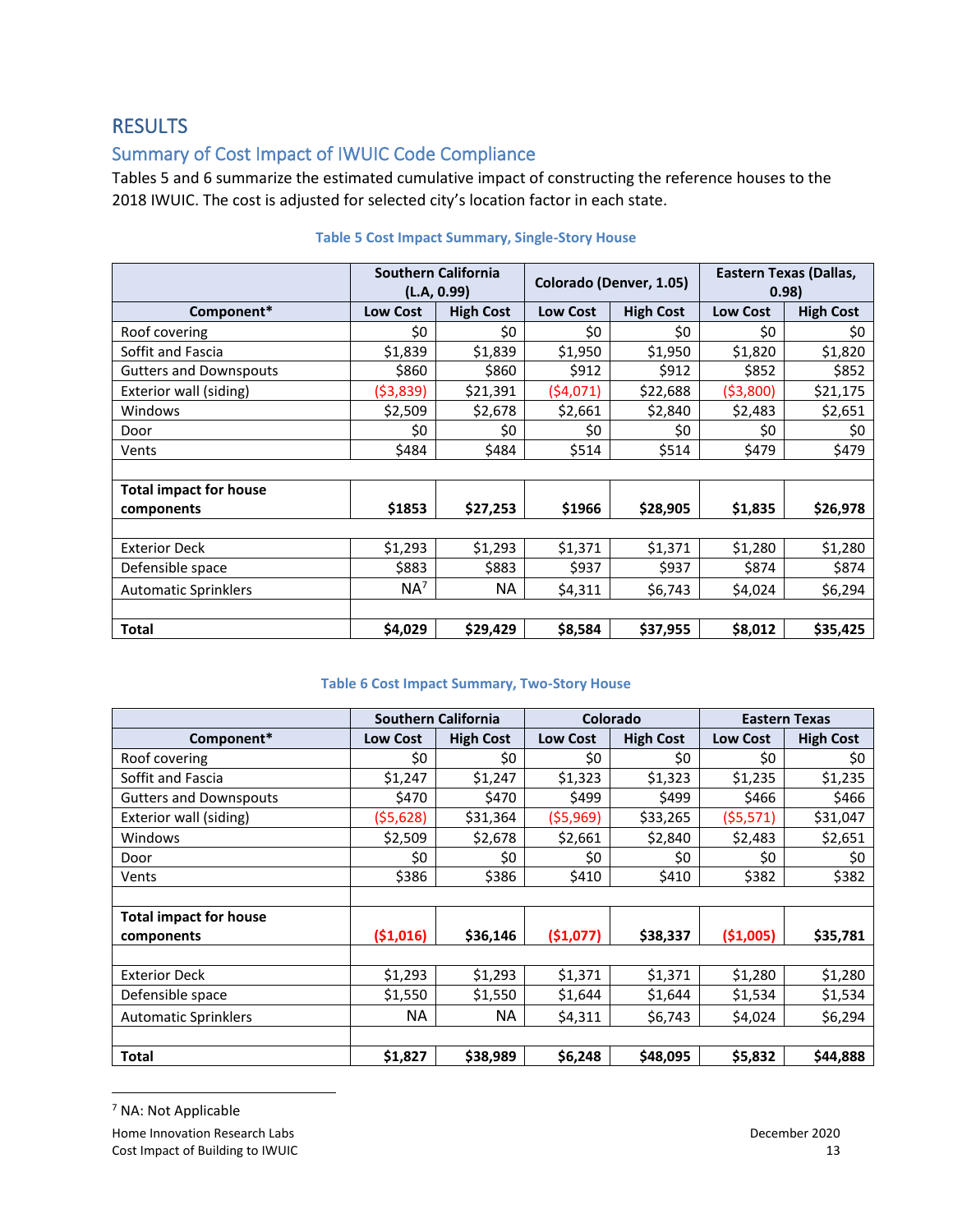# <span id="page-15-0"></span>APPENDIX A: COST IMPLICATION OF IWUIC COMPLIANCE

### Reference Code Section

2018 IWUIC Section 504.2 Roof Covering.

### Summary of the Code:

IR 1 construction requires roof assemblies that comply with a Class A rating. For roof coverings where the profile allows a space between the roof covering and roof decking, this section requires the space at the eave ends to be firestopped to preclude entry of flames or embers or have one layer of 72-pound mineral-surfaced, nonperforated cap sheet complying with ASTMD 3909 installed over the combustible decking.

### Cost Implication of the Code Compliance:

Compliance with this code section does not have any cost impact as the reference houses are assumed to have asphalt or clay/cement tiles that meet the Class A roofing requirement. These materials are the most common roofing materials for the three selected locations.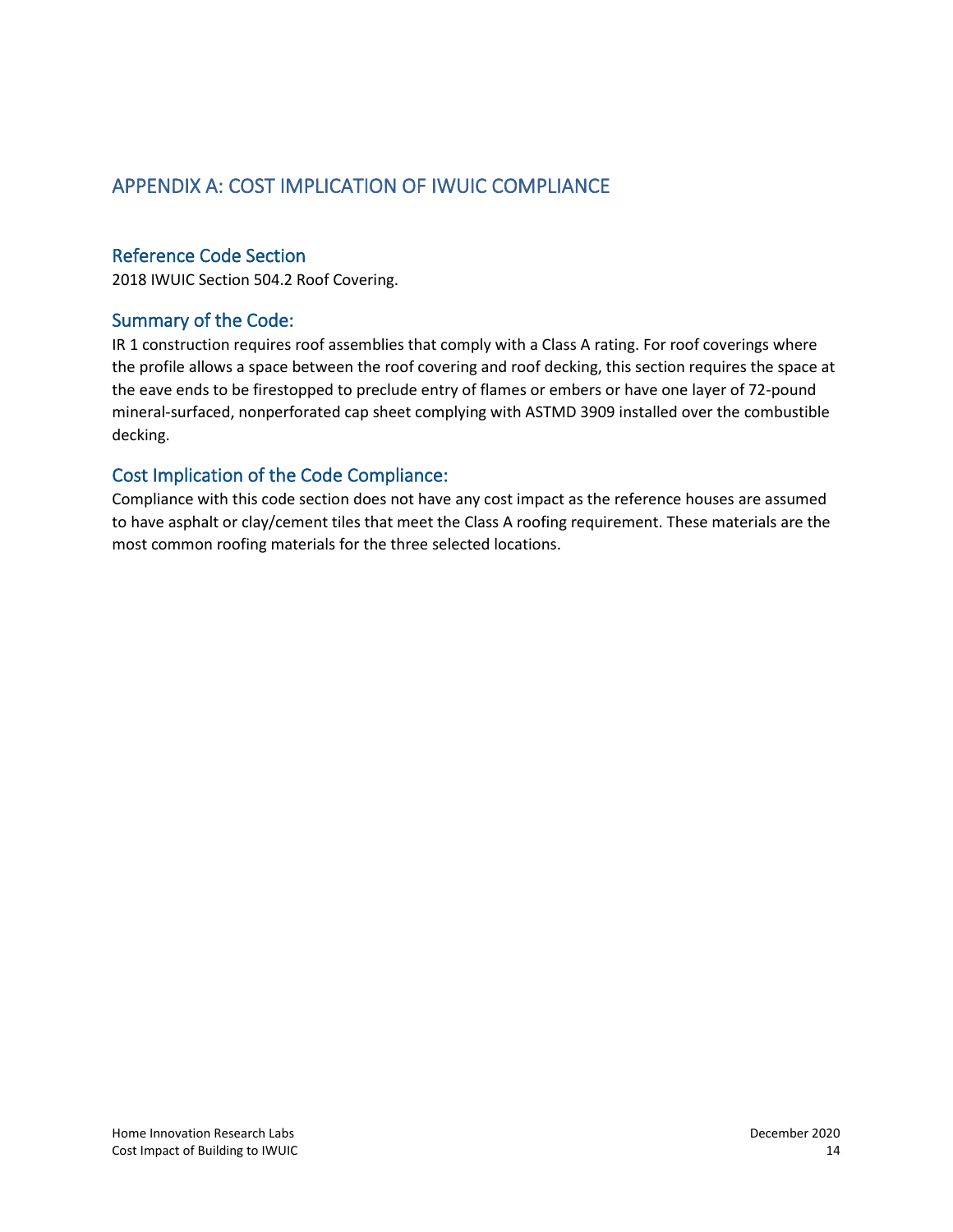2018 IWUIC Section 504.3 Protection of Eaves.

### Summary of the Code:

IR1 construction requires soffits to be protected on the exposed underside by ignition-resistant materials or by materials approved for not less than 1-hour fire-resistance-rated construction, 2-inch nominal dimension lumber, or 1-inch nominal fire-retardant-treated lumber or ¾-inch nominal fireretardant treated plywood identified for exterior use and meeting the requirements of Section 2303.2 of the IBC. It also requires fascia to be protected on the backside by ignition resistant materials of my materials approved for not less than 1-hour fire-resistant construction or 2-inch nominal dimension lumber.

#### Cost Implication of the Code Compliance:

Compliance with this code section will increase the cost of construction for the given reference houses due to replacing 1" thick fascia board with 2" thick lumber and addition of fire retardant-treated soffit panels. The costs are applicable to all three locations.

<span id="page-16-0"></span>

| Component                                               | Unit | <b>Material</b> | Labor | <b>Total</b> | w/O&P | Quantity | Cost  |
|---------------------------------------------------------|------|-----------------|-------|--------------|-------|----------|-------|
| Fascia board, 1" x 6" lumber                            | LF   | 0.86            | 1.38  | 2.24         | 3.21  | (230)    | (738) |
| Fascia board, 2" x 6" lumber                            | LF   | 0.69            | 2.31  | 3.00         | 4.55  | 230      | 1,047 |
| Soffit panels, plywood, fire-retardant<br>treated, 3/4" | SF   | 2.03            | 1.95  | 3.98         | 5.45  | 230      | 1,254 |
| <b>Total to Builder</b>                                 |      |                 |       |              |       |          | 1,562 |
| <b>Total to Consumer</b>                                |      |                 |       |              |       |          | 1,857 |

#### **Table A 1Cost Impact, protection of eaves, single story reference house**

#### **Table A 2 Cost Impact, protection of eaves, 2-story reference house**

<span id="page-16-1"></span>

| Component                               | Unit | <b>Material</b> | Labor | <b>Total</b> | w/0&P | Quantity | Cost  |  |
|-----------------------------------------|------|-----------------|-------|--------------|-------|----------|-------|--|
| Fascia board, 1" x 6" lumber            | LF   | 0.86            | 1.38  | 2.24         | 3.21  | (156)    | (501) |  |
| Fascia board, 2" x 6" Lumber            | LF   | 0.69            | 2.31  | 3.00         | 4.55  | 156      | 710   |  |
| Soffit covering, plywood, Fire treated, |      |                 |       |              |       |          |       |  |
| 3/4"                                    | SF   | 2.03            | 1.95  | 3.98         | 5.45  | 156      | 850   |  |
| <b>Total to Builder</b>                 |      |                 |       |              |       |          | 1,059 |  |
| <b>Total to Consumer</b>                |      |                 |       |              |       |          |       |  |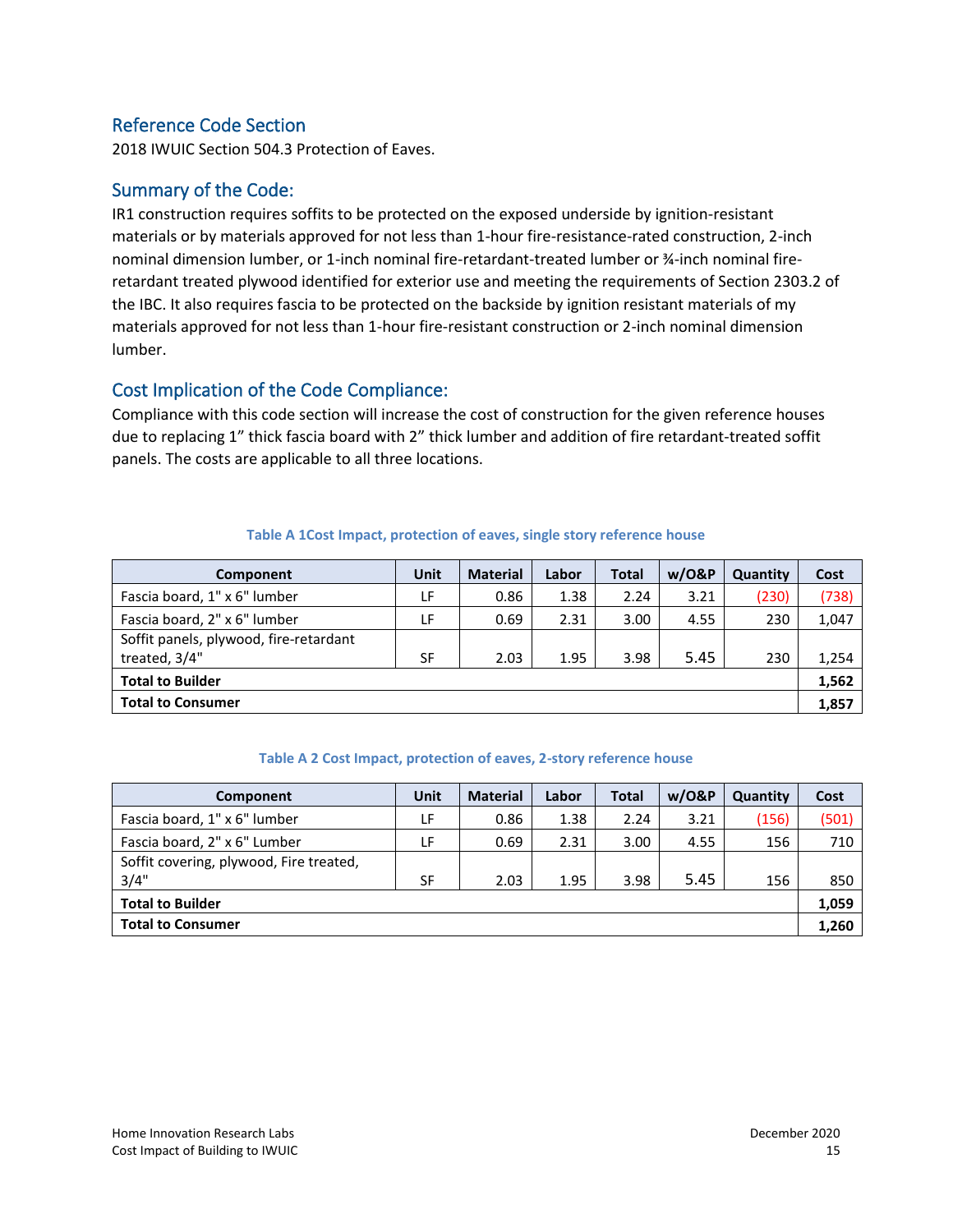2018 IWUIC Section 504.4 Gutters and Downspouts

### Summary of the Code:

IR 1 construction requires gutters and downspouts to be constructed of noncombustible material. It also requires gutters be provided with an approved means to prevent accumulation of leaves and debris in the gutter.

### Cost Implication of the Code Compliance:

Compliance with this code section will increase the cost of construction for the given reference houses due to replacing vinyl gutters and downspouts with aluminum gutters and downspouts and providing gutter guards to cover the gutters. The costs are applicable to all three locations.

<span id="page-17-0"></span>

| Component                         | Unit | <b>Material</b> | Labor | <b>Total</b> | w/O&P | Quantity | Cost  |
|-----------------------------------|------|-----------------|-------|--------------|-------|----------|-------|
| Gutter, Vinyl, O.G., 5" wide      | LF   | 1.51            | 2.50  | 4.03         | 5.80  | (150)    | (870) |
| Downspouts, vinyl, rectangular,   |      |                 |       |              |       |          |       |
| 2"x3"                             | LF   | 2.17            | 1.50  | 3.67         | 4.87  | (40)     | (195) |
| Downspouts elbow                  | EA   | 1.00            | 3.14  | 4.14         | 6.30  | (12)     | (76)  |
| Aluminum, stock units, 5" K type, |      |                 |       |              |       |          |       |
| .027" thick, plain                | LF   | 2.85            | 2.51  | 5.36         | 7.30  | 150      | 1,095 |
| Downspouts, aluminum, embossed,   |      |                 |       |              |       |          |       |
| .020" thick. 2"x3"                | LF   | 0.95            | 1.65  | 2.60         | 3.79  | 40       | 152   |
| Gutter guard, 6" wide strip,      |      |                 |       |              |       |          |       |
| aluminum mesh                     | LF   | 2.46            | 0.58  | 3.04         | 3.66  | 150      | 549   |
| Downspouts elbow                  | EA   | 1.00            | 3.14  | 4.14         | 6.30  | 12       | 76    |
| <b>Total to Builder</b>           |      |                 |       |              |       |          | 731   |
| <b>Total to Consumer</b>          |      |                 |       |              |       |          | 869   |

#### **Table A 3 Cost Impact, Gutter and Downspouts, Single Story Reference House**

#### **Table A 4 Cost Impact, Gutter and Downspouts, 2-Story Reference House**

<span id="page-17-1"></span>

| Component                         | <b>Unit</b> | <b>Material</b> | Labor | <b>Total</b> | W/0&P | Quantity | Cost  |
|-----------------------------------|-------------|-----------------|-------|--------------|-------|----------|-------|
| Gutter, Vinyl, O.G., 5" wide      | LF          | 1.51            | 2.50  | 4.03         | 5.80  | (80)     | (464) |
| Downspouts, vinyl, rectangular,   |             |                 |       |              |       |          |       |
| 2"x3"                             | LF          | 2.17            | 1.50  | 3.67         | 4.87  | (80)     | (390) |
| Downspouts elbow                  | EA          | 1.00            | 3.14  | 4.14         | 6.30  | (12)     | (76)  |
| Aluminum, stock units, 5" K type, |             |                 |       |              |       |          |       |
| .027" thick, plain                | LF          | 2.85            | 2.51  | 5.36         | 7.30  | 80       | 584   |
| Downspouts, aluminum, embossed,   |             |                 |       |              |       |          |       |
| .020" thick, 2"x3"                | LF          | 0.95            | 1.65  | 2.60         | 3.79  | 80       | 303   |
| Gutter guard, 6" wide strip,      |             |                 |       |              |       |          |       |
| aluminum mesh                     | LF          | 2.46            | 0.58  | 3.04         | 3.66  | 100      | 366   |
| Downspouts elbow                  | EA          | 1.00            | 3.14  | 4.14         | 6.30  | 12       | 76    |
| <b>Total to Builder</b>           |             |                 |       |              |       |          | 400   |
| <b>Total to Consumer</b>          |             |                 |       |              |       |          | 475   |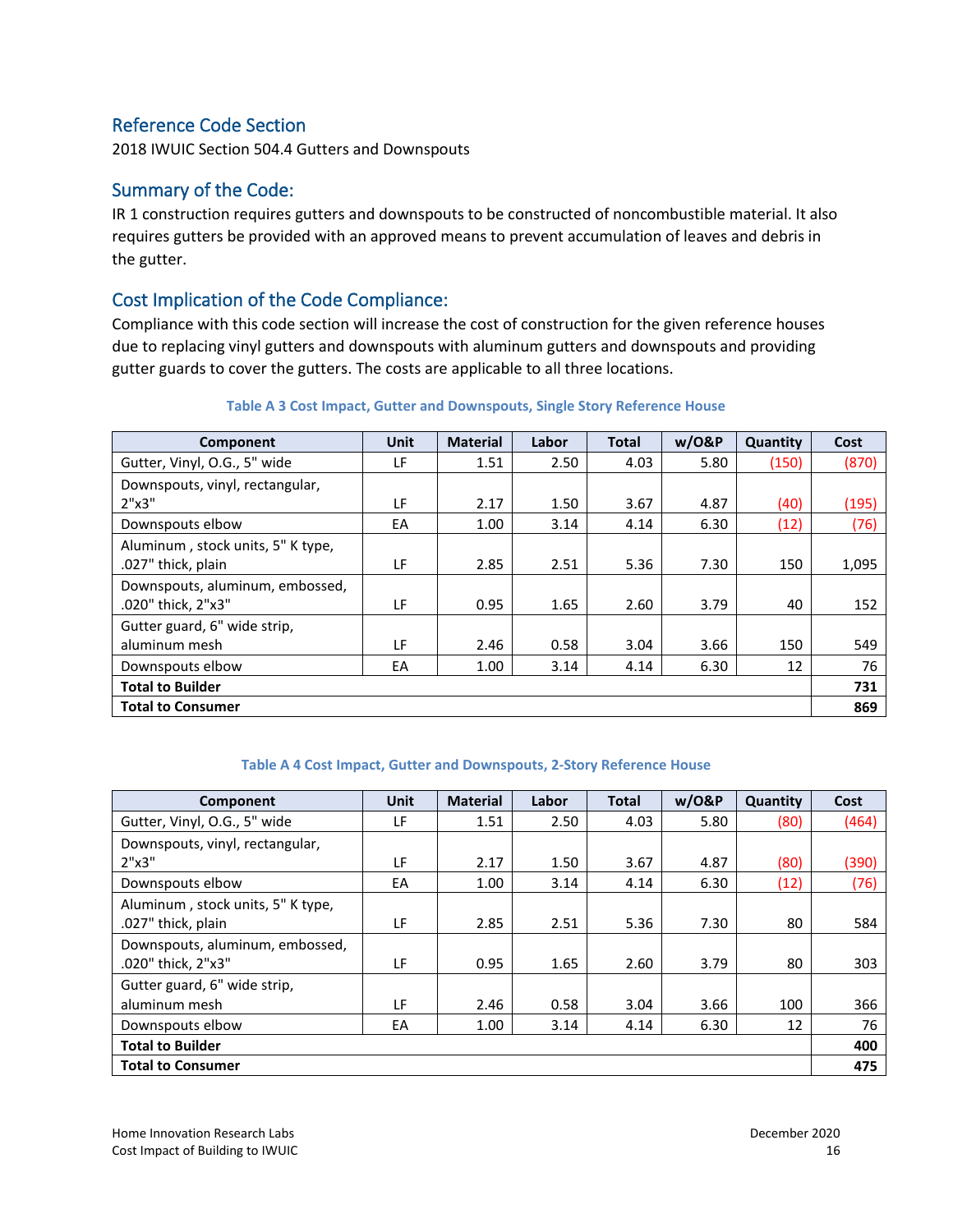2018 IWUIC Section 504.5 Exterior Walls

### Summary of the Code:

IR 1 construction requires the exterior walls of the buildings or structure to be constructed with materials approved for not less than 1-hour fire-resistance-rated construction on the exterior side, approved noncombustible material, heavy timber or log wall construction, fire-retardant-treated wood on the exterior side or ignition-resistant materials complying with the code on exterior side.

### Cost Implication of the Code Compliance:

Compliance with this code section will decrease the cost of construction for the given reference houses where a more-costly material such as wood siding is replaced with a less-costly material such as fiber cement siding, but will increase the cost of construction where a less-costly material such as vinyl siding is replaced with a more costly-material such as fiber cement siding or brick veneer. The costs are not necessarily applicable to all three locations as the most common siding materials in the selected locations are either fiber cement, stucco or brick veneer which all comply with IWUIC requirement for Class 1 ignition-resistant construction. However, to provide a range of cost implications, both low and high cost impact changes are included in the report assuming a change in siding is required.

<span id="page-18-0"></span>

| Component                             | Unit      | <b>Material</b> | Labor | <b>Total</b> | W/OBP | Quantity | Cost      |
|---------------------------------------|-----------|-----------------|-------|--------------|-------|----------|-----------|
| Wood, cedar bevel, A grade, 1/2" x 6" | <b>SF</b> | 4.46            | 0.98  | 5.44         | 6.50  | (1,583)  | (10, 290) |
| Fiber cement siding, 6-1/4" exposure  | <b>SF</b> | 2.00            | 1.36  | 3.36         | 4.44  | 1.583    | 7,029     |
| <b>Total to Builder</b>               |           |                 |       |              |       |          |           |
| <b>Total to Consumer</b>              |           |                 |       |              |       |          | (3, 877)  |

**Table A 5 Cost Impact, Siding, Single Story Reference House** (Lower Cost Impact: Substitute Fiber Cement Siding for Wood Siding)

#### **Table A 6 Cost Impact, Siding, Single Story Reference House** (Higher Cost Impact: Substitute Brick Veneer for Vinyl Siding)

<span id="page-18-1"></span>

| Component                           | <b>Unit</b> | <b>Material</b> | Labor | Total | w/O&P | Quantity | Cost    |
|-------------------------------------|-------------|-----------------|-------|-------|-------|----------|---------|
|                                     |             |                 |       |       |       |          |         |
| Vinyl siding, .048" thick, double 4 | SF          | 1.09            | 1.17  | 2.26  | 3.12  | (1, 583) | (4,939) |
| Brick veneer masonry                | <b>SF</b>   | 4.52            | 5.80  | 10.32 | 14.60 | 1,583    | 23,112  |
| <b>Total to Builder</b>             |             |                 |       |       |       |          | 18,173  |
| <b>Total to Consumer</b>            |             |                 |       |       |       |          | 21,608  |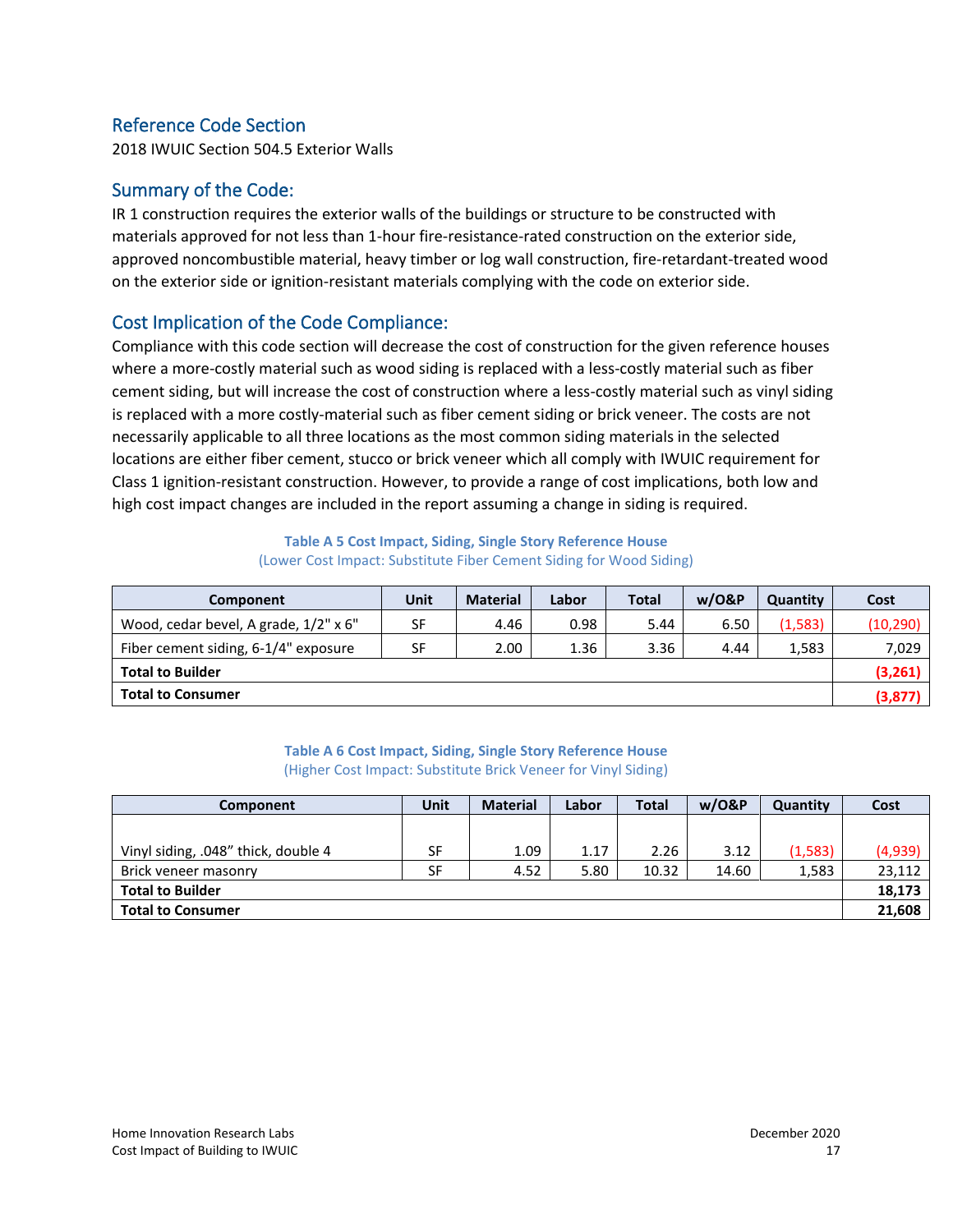#### **Table A 7 Cost Impact, Siding, 2-Story Reference House** (Lower Cost Impact: Substitute Fiber Cement Siding for Wood Siding)

<span id="page-19-0"></span>

| Component                             | Unit      | <b>Material</b> | Labor | <b>Total</b> | w/O&P | Quantity | Cost     |  |
|---------------------------------------|-----------|-----------------|-------|--------------|-------|----------|----------|--|
| Wood, cedar bevel, A grade, 1/2" x 6" | SF        | 4.46            | 0.98  | 5.44         | 6.50  | (2, 321) | (15,087) |  |
|                                       |           |                 |       |              |       |          |          |  |
| Fiber cement siding, 6-1/4" exposure  | <b>SF</b> | 2.00            | 1.36  | 3.36         | 4.44  | 2.321    | 10,305   |  |
| <b>Total to Builder</b>               |           |                 |       |              |       |          |          |  |
| <b>Total to Consumer</b>              |           |                 |       |              |       |          |          |  |

# **Table A 8 Cost Impact, Siding, 2-Story Reference House**

(Higher Cost Impact: Substitute Brick Veneer for Vinyl Siding)

<span id="page-19-1"></span>

| Component                           | Unit      | <b>Material</b> | Labor | <b>Total</b> | w/O&P | Quantity | Cost     |  |
|-------------------------------------|-----------|-----------------|-------|--------------|-------|----------|----------|--|
| Vinyl siding, .048" thick, double 4 | <b>SF</b> | 1.09            | 1.17  | 2.26         | 3.12  | (2, 321) | (7, 242) |  |
| Brick veneer masonry                | <b>SF</b> | 4.52            | 5.80  | 10.32        | 14.60 | 2,321    | 33,887   |  |
| <b>Total to Builder</b>             |           |                 |       |              |       |          |          |  |
| <b>Total to Consumer</b>            |           |                 |       |              |       |          |          |  |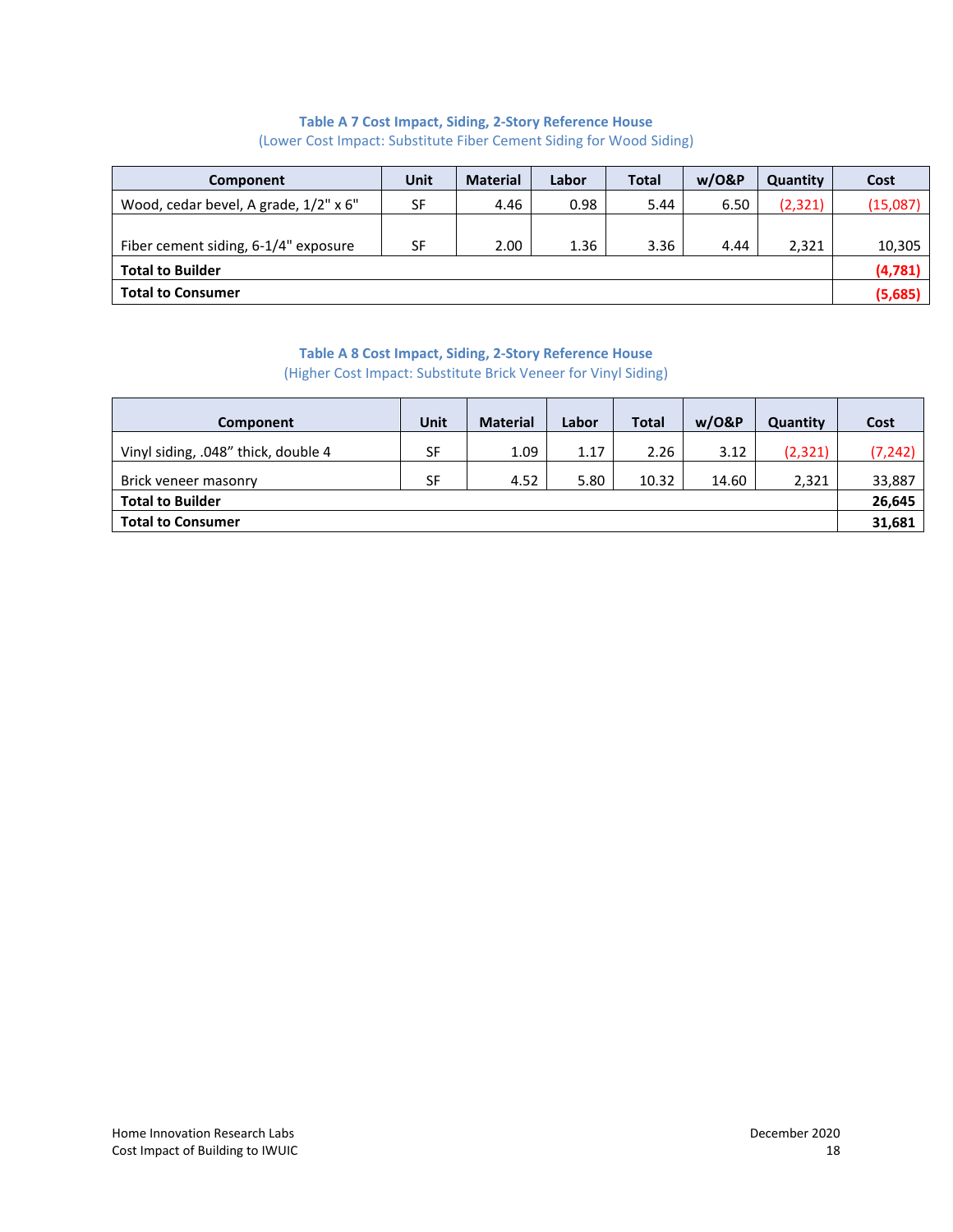2018 IWUIC Section 504.6 Underfloor enclosure

### Summary of the Code:

IR 1 construction requires underfloor areas (e.g. crawlspaces) be enclosed down to the ground with exterior walls in accordance with IWUIC Section 504.5 on exterior walls.

### Cost Implication of the Code Compliance:

Compliance with this code section has no cost impact as the reference houses have no underfloor enclosures.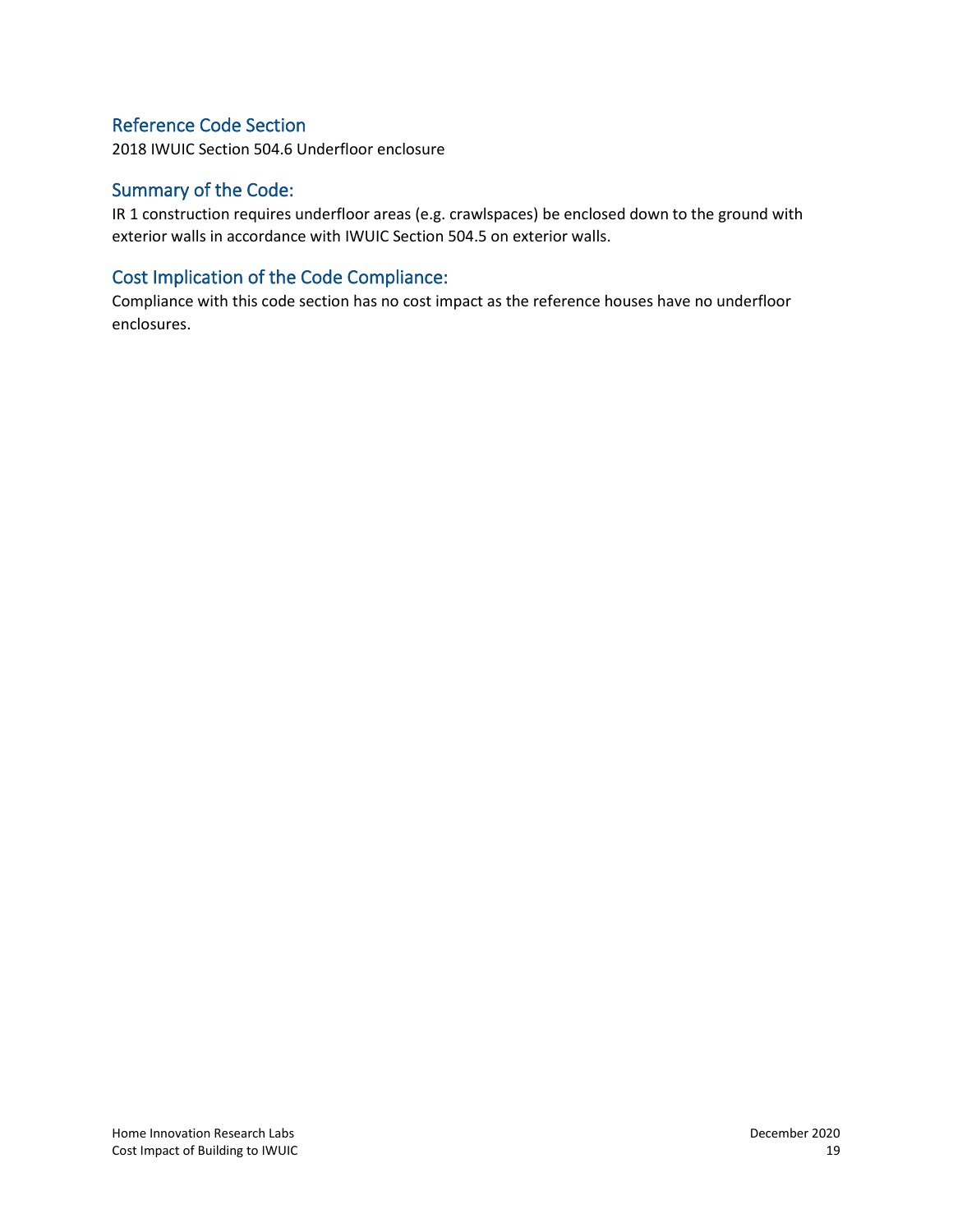2018 IWUIC Section 504.7 Appendages and Projections

### Summary of the Code:

IR 1 construction requires unenclosed accessory structures attached to buildings with habitable spaces, and projections such as decks, to have a minimum of 1-hour fire-resistance-rated construction.

### Cost Implication of the Code Compliance:

Compliance with this code section will increase the cost of construction where a concrete patio is substituted for a non-fire-rated wood deck. A different cost impact is possible for replacing a non-firerated wood deck with a fire-rated wood deck, but due to the lack of pricing data for lumber that is both fire-retardant treated and preservative-treated for exterior use, only the costs for substituting a concrete patio for a non-fire-rated wood deck.

<span id="page-21-0"></span>

| <b>Component</b>                      | <b>Unit</b> | <b>Material</b> | Labor | <b>Total</b> | w/O&P  | Quantity | Cost  |  |
|---------------------------------------|-------------|-----------------|-------|--------------|--------|----------|-------|--|
| Posts, 4x6, treated                   | LF          | 2.24            | 2.10  | 4.34         | 5.90   | (12)     | (71)  |  |
| Girder, double 2x10                   | LF          | 2.49            | 1.05  | 3.99         | 4.97   | (20)     | (99)  |  |
| Ledger, 2x10, treated, bolted 4' o.c. | LF          | 1.59            | 1.50  | 3.09         | 4.22   | (20)     | (84)  |  |
| Joists, 2x10 treated                  | LF          | 1.47            | 0.64  | 2.11         | 2.68   | (210)    | (563) |  |
| Decking, 2x6, treated                 | <b>SF</b>   | 1.66            | 0.90  | 2.56         | 3.32   | (280)    | (930) |  |
| Excavation for footing, 12" x 36"     |             |                 |       |              |        |          |       |  |
| deep                                  | <b>CY</b>   |                 | 55.50 | 55.50        | 91.50  | 5        | 458   |  |
| Gravel for footing                    | <b>CY</b>   | 28.93           | 4.89  | 33.82        | 40.00  | 5        | 200   |  |
| Gravel below slab, 4" deep            | SF          | 0.52            | 0.14  | 0.66         | 0.80   | 280      | 224   |  |
| Concrete slab on grade, 4", 3500 psi  | <b>CY</b>   | 147.45          | 51.00 | 198.45       | 246.00 | 4        | 984   |  |
| Thickened slab edge, reinforced 8" x  |             |                 |       |              |        |          |       |  |
| 8"                                    | LF          | 6.72            | 2.31  | 9.03         | 11.20  | 48       | 538   |  |
| Concrete stair                        | LF          | 6.72            | 20.50 | 27.22        | 41.00  | 6        | 246   |  |
| Concrete slab finishing               | SF          |                 | 0.43  | 0.43         | 0.70   | 280      | 196   |  |
| <b>Total to Builder</b>               |             |                 |       |              |        |          |       |  |
| <b>Total to Consumer</b>              |             |                 |       |              |        |          | 1,306 |  |

#### **Table A 9 Cost Impact, Exterior Deck, Single and 2-Story Reference House**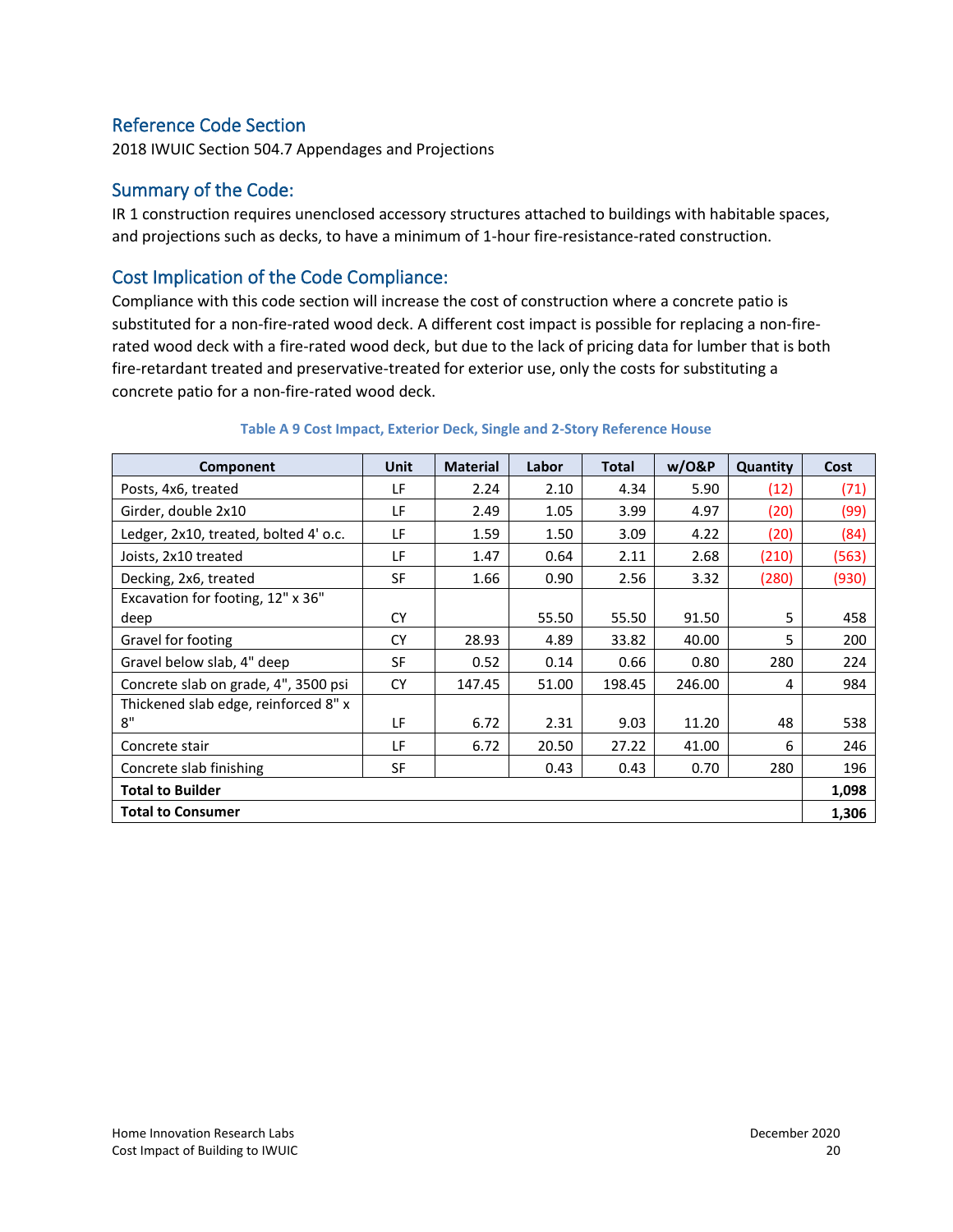2018 IWUIC Section 504.8 Exterior Glazing

### Summary of the Code:

IR 1 construction requires exterior windows, window walls and glazed doors, windows within exterior doors and skylights to be tempered glass, multilayered glazed panels, glass block or have a fire protection rating of not less than 20 minutes.

### Cost Implication of the Code Compliance:

Compliance with this code section will increase the cost of construction where vinyl windows are replaced with metal-clad wood windows. There is a higher cost impact for replacing plain glass wood windows with tempered glass metal clad wood windows.

#### **Table A 10 Cost Impact, Window, Single and 2-Story Reference House** (Lower Cost Impact: Substitute Vinyl with Metal Clad Wood Window)

<span id="page-22-0"></span>

| Component                          | <b>Unit</b> | <b>Material</b> | Labor | <b>Total</b> | w/O&P | <b>Quantity</b> | Cost    |
|------------------------------------|-------------|-----------------|-------|--------------|-------|-----------------|---------|
| Vinyl, double hung, 3040           | SF          | 20.58           | 2.67  | 23.25        | 27.08 | (360)           | (9,749) |
| Metal clad wood, double hung, 3050 | SF          | 26.33           | 2.40  | 28.73        | 33.00 | 360             | 11,880  |
| <b>Total to Builder</b>            |             |                 |       |              |       |                 |         |
| <b>Total to Consumer</b>           |             |                 |       |              |       |                 | 2,534   |

#### **Table A 11 Cost Impact, Window, Single and 2-Story Reference House**

<span id="page-22-1"></span>(Higher Cost Impact: Substitute Plain Glass Vinyl Window with Tempered Glass Metal Clad Wood Window)

| Component                          | Unit      | <b>Material</b> | Labor | <b>Total</b> | W/0&P | Quantity | Cost     |  |
|------------------------------------|-----------|-----------------|-------|--------------|-------|----------|----------|--|
| Vinyl, double hung, 3040           | <b>SF</b> | 20.58           | 2.67  | 23.25        | 27.08 | (360)    | (9,749)  |  |
| Metal clad wood, double hung, 3050 | <b>SF</b> | 26.33           | 2.40  | 28.73        | 33.00 | 360      | 11,880   |  |
| Float glass, 3/16" plain           | <b>SF</b> | 7.10            |       |              |       | (360)    | (2, 556) |  |
| Float glass, 3/16" tempered, clear | <b>SF</b> | 7.50            |       |              |       | 360      | 2,700    |  |
| <b>Total to Builder</b>            |           |                 |       |              |       |          |          |  |
| <b>Total to Consumer</b>           |           |                 |       |              |       |          | 2,705    |  |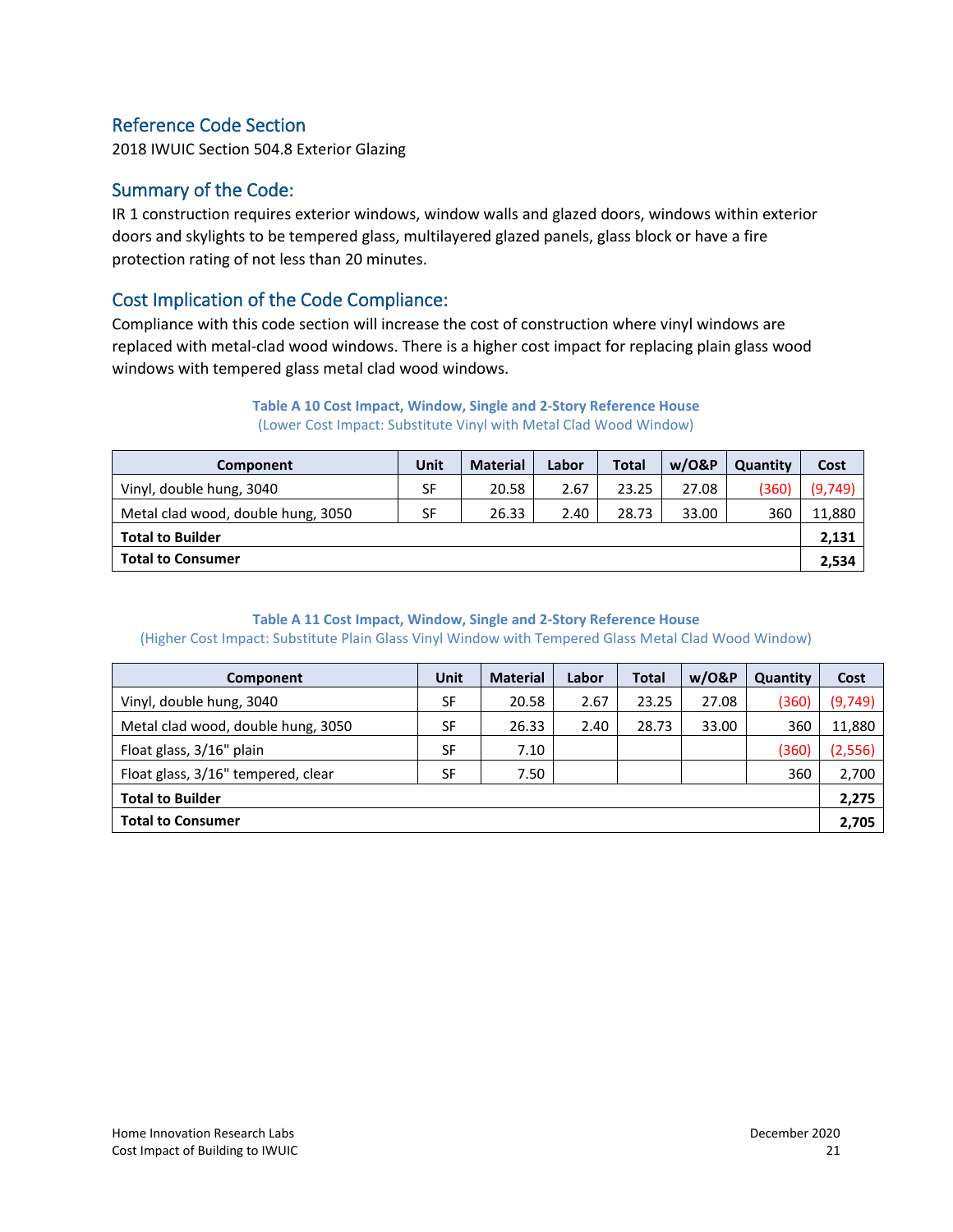2018 IWUIC Section 504.9 Exterior Doors

#### Summary of the Code:

IR 1 construction requires the exterior doors to be approved noncombustible construction, solid core wood not less than 1 % inches thick or have a fire protection rating of not less than 20 minutes.

### Cost Implication of the Code Compliance:

Compliance with this code section does not have any cost impact as the reference houses have solid wood core 1 ¾ inches thick exterior doors that are already compliant with the IWUIC.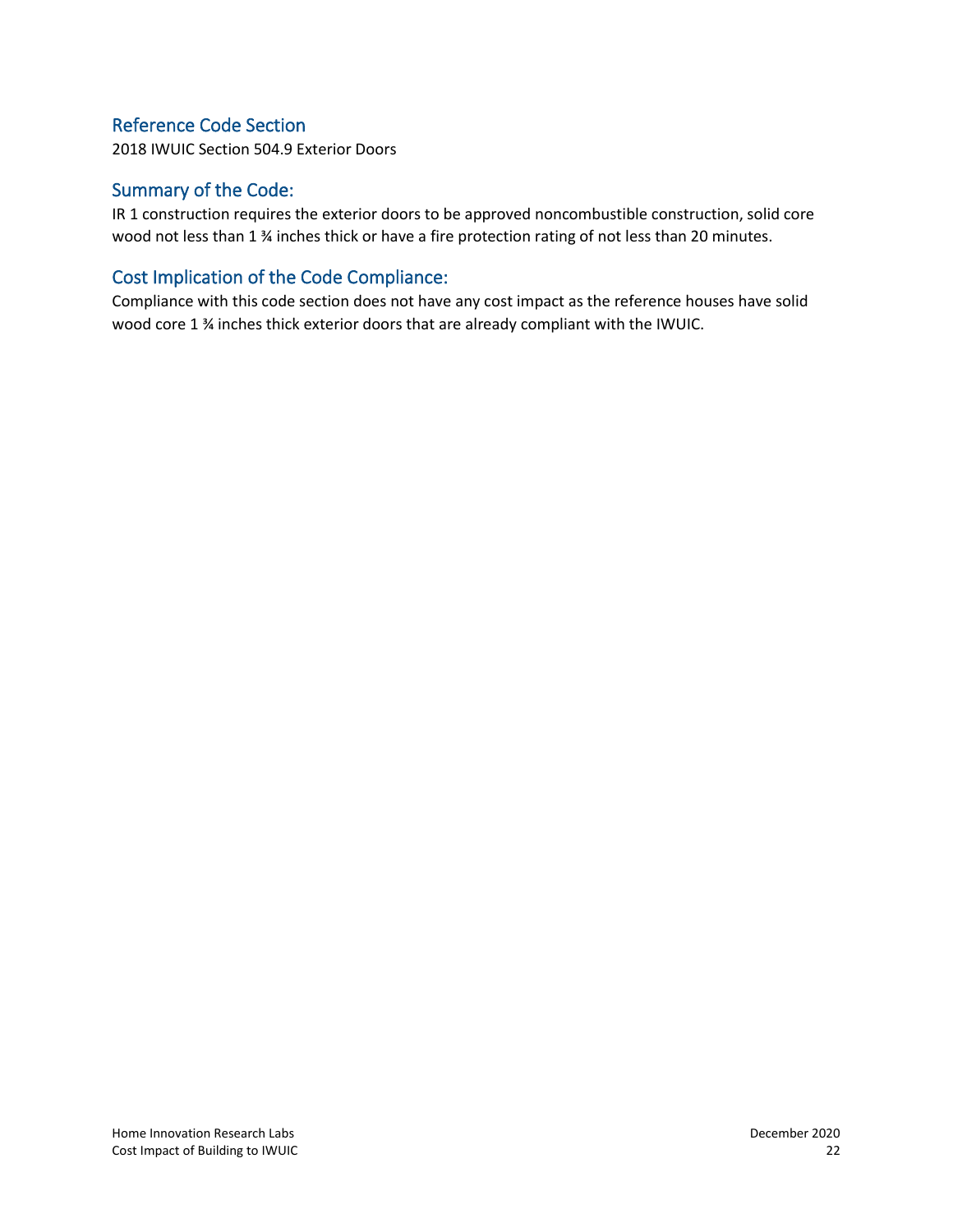2018 IWUIC Section 504.10 Vents

### Summary of the Code:

IR 1 construction requires attic ventilation openings, foundation or underfloor vents, or other ventilation openings in vertical exterior walls and vents through roofs to not exceed 144 square inches each. It also requires such vents to be covered with noncombustible corrosion-resistant mesh with openings not to exceed ¼ inch or be designed and approved to prevent flame or ember penetration into the structure. Further, vents are not permitted in the soffit areas.

#### Cost Implication of the Code Compliance:

Compliance with this code section will increase the cost of construction for the reference houses. The cost analysis is based on replacing soffit and ridge vents with gable wall louvers and static roof vents<sup>8</sup> located close to the ridge. The total required vent area is calculated per the IRC 2018, and the quantity of gable vents and roof vents is determined based on the 144 square inch limit requirement per vent. Note that no deduction is taken for soffit vents; it is assumed that non-perforated soffit material (same cost) will still be installed.

#### **Table A 12 Cost Impact, Vents, Single Story Reference House**

<span id="page-24-0"></span>

| Component                           | Unit | <b>Material</b> | Labor | <b>Total</b> | W/OBP | Quantity | Cost  |  |  |
|-------------------------------------|------|-----------------|-------|--------------|-------|----------|-------|--|--|
| Gable wall louver, aluminum 12"x12" | EA   | 17.85           | 7.60  | 25.45        | 32.00 | 4        | 128   |  |  |
| Roof vent, aluminum 12"x12"         | EA   | 27.00           | 10.30 | 37.30        | 48.00 | 14       | 672   |  |  |
| Ridge vent                          | LF   | 2.54            | 1.55  | 4.09         | 5.55  | (70)     | (389) |  |  |
| <b>Total to Builder</b>             |      |                 |       |              |       |          |       |  |  |
| <b>Total to Consumer</b>            |      |                 |       |              |       |          |       |  |  |

#### **Table A 13 Cost Impact, Vents, 2-Story Reference House**

<span id="page-24-1"></span>

| Component                           | Unit | <b>Material</b> | Labor | <b>Total</b> | W/0&P | Quantity | Cost  |  |
|-------------------------------------|------|-----------------|-------|--------------|-------|----------|-------|--|
| Gable wall louver, aluminum 12"x12" | EA   | 17.85           | 7.60  | 25.45        | 32.00 | 6        | 192   |  |
| Roof vent, aluminum 12"x12"         | EA   | 27.00           | 10.30 | 37.30        | 48.00 |          | 336   |  |
| Ridge vent                          | LF.  | 2.54            | 1.55  | 4.09         | 5.55  | (36)     | (200) |  |
| <b>Total to Builder</b>             |      |                 |       |              |       |          |       |  |
| <b>Total to Consumer</b>            |      |                 |       |              |       |          | 390   |  |

<sup>&</sup>lt;sup>8</sup> Example static roof vents: [https://www.tamtech.com/product/static-roof-vent-large-capacity-round-vent-vx25](https://www.tamtech.com/product/static-roof-vent-large-capacity-round-vent-vx25-series/) [series/](https://www.tamtech.com/product/static-roof-vent-large-capacity-round-vent-vx25-series/)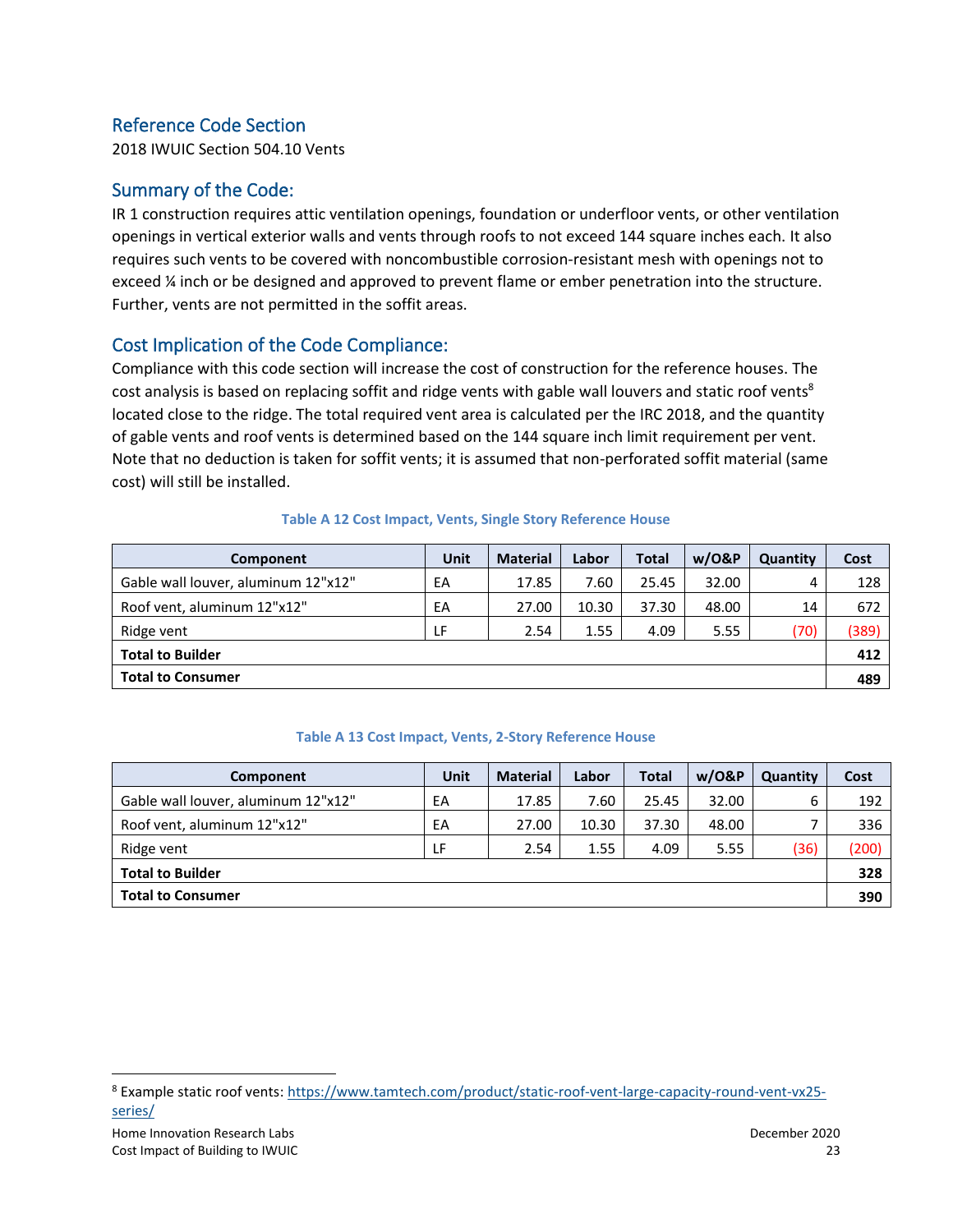2018 IWUIC Section 504.8 Detached accessory structures

### Summary of the Code:

IR 1 construction requires detached accessory structures located less than 50 feet from a building containing habitable space to have exterior walls constructed with materials approved for not less than 1-hour fire-resistance-rated construction, heavy timber, log wall construction, or constructed with approved noncombustible materials or fire-retardant-treated wood on the exterior side.

### Cost Implication of the Code Compliance:

Compliance with this code section does not have any cost impact as the lots for the reference houses do not have any detached structures within 50 feet of habitable space.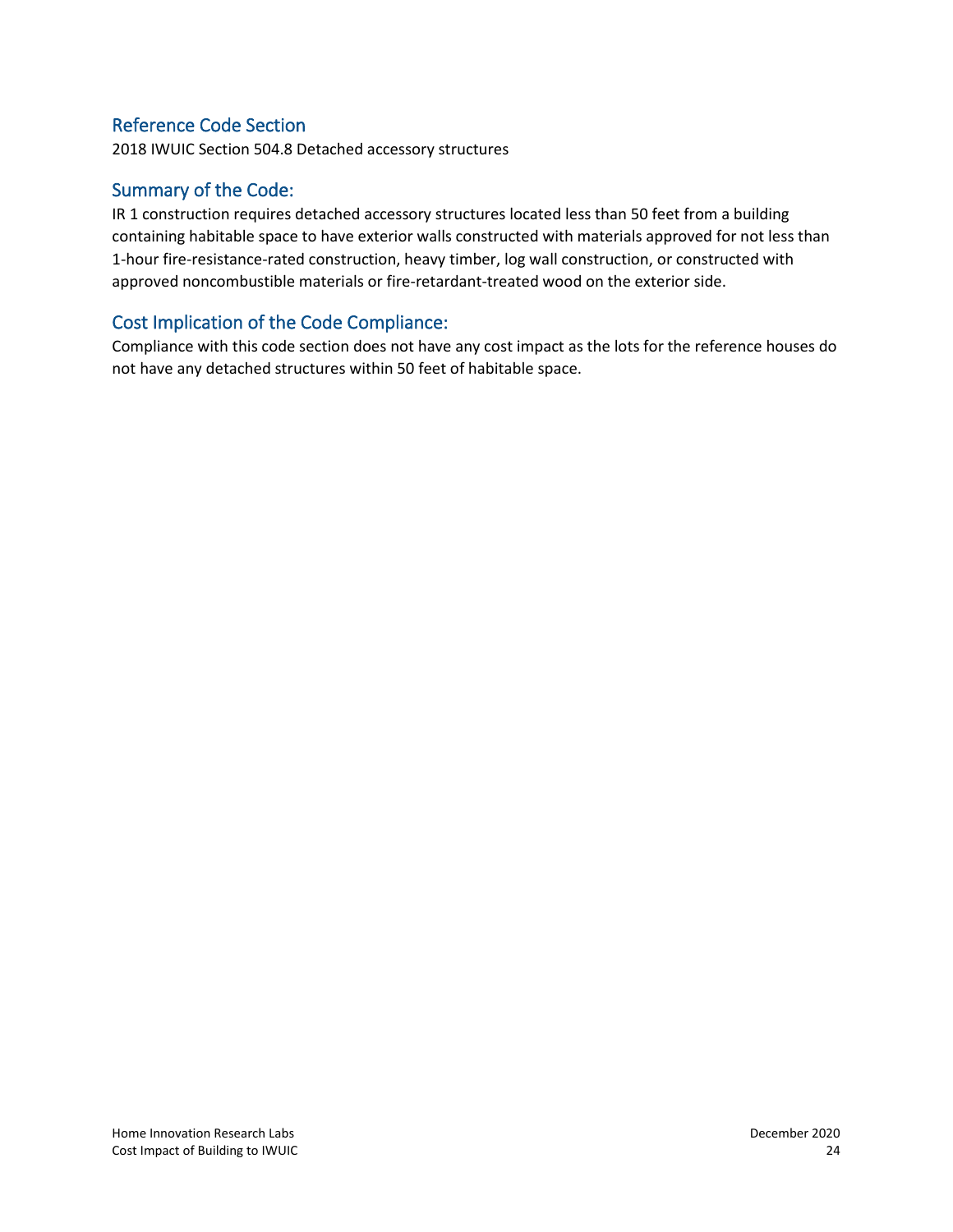2018 IWUIC Section 603.2 Fuel modification (Defensible space)

### Summary of the Code:

IR 1 construction requires fuel modification up to 30', 50' or 100' around a building or structure for moderate hazard, high hazard or extreme hazard areas respectively to create a defensible space.

### Cost Implication of the Code Compliance:

Compliance with this code section will increase the cost of construction where a 5-foot-wide strip of gravel is added for ground covering around the boundary of the reference house, standard shrubs are replaced with fire resistant shrubs and standard turf grass is replaced with drought tolerant grass for the lawn. The IWUIC does not specify fuel types requiring modification so external references were studied for this purpose. $910$ 

<span id="page-26-0"></span>

| Component                              | Unit       | <b>Material</b> | Labor | <b>Total</b> | W/0&P  | Quantity | Cost    |
|----------------------------------------|------------|-----------------|-------|--------------|--------|----------|---------|
| Ground cover, pea gravel               | Ton        | 11.80           | 24.50 | 36.30        | 53.00  | 13.95    | 739     |
| Shrub, Russian olive, 3'-4'            | EA         | 26.00           | 13.40 | 47.95        | 60.50  | (4.00)   | (242)   |
| Shrub, viburnum, 3' - 4'               | EA         | 27.00           | 25.00 | 68.05        | 88.50  | 4.00     | 354     |
| Sodding, bluegrass sod on level ground | <b>MSF</b> | 335.00          | 82.50 | 430.65       | 520.00 | (7.78)   | (4,046) |
| Sodding, pallet of Zoysia              | <b>MSF</b> | 530.00          | 82.50 | 625.65       | 733.59 | 6.39     | 4,684   |
| <b>Total to Builder</b>                |            |                 |       |              |        |          | 750     |
| <b>Total to Consumer</b>               |            |                 |       |              |        |          | 892     |

#### **Table A 14 Cost Impact, Defensible Space, Single Story Reference House**

#### **Table A 15 Cost Impact, Defensible Space, 2-Story Reference House**

<span id="page-26-1"></span>

| Component                              | Unit       | <b>Material</b> | Labor | <b>Total</b> | W/ORP  | Quantity | Cost     |
|----------------------------------------|------------|-----------------|-------|--------------|--------|----------|----------|
| Ground cover, pea gravel               | Ton        | 11.80           | 24.50 | 36.30        | 53.00  | 10.29    | 545      |
| Shrub, Russian olive, 3'-4'            | EA         | 26.00           | 13.40 | 47.95        | 60.50  | (4.00)   | (242)    |
| Shrub, viburnum, 3' - 4'               | EA         | 27.00           | 25.00 | 68.05        | 88.50  | 4.00     | 354      |
| Sodding, bluegrass sod on level ground | <b>MSF</b> | 335.00          | 82.50 | 430.65       | 520.00 | (9.17)   | (4, 770) |
| Sodding, pallet of Zoysia              | <b>MSF</b> | 530.00          | 82.50 | 625.65       | 733.59 | 8.15     | 5,975    |
| <b>Total to Builder</b>                |            |                 |       |              |        |          | 1,317    |
| <b>Total to Consumer</b>               |            |                 |       |              |        |          | 1,565    |

<sup>9</sup> https://ibhs.org/wp-content/uploads/wpmembers/files/Near-Building\_Noncombustible\_Zone\_Report\_IBHS.pdf <sup>10</sup> https://www.fs.fed.us/rm/pubs\_other/rmrs\_2004\_barkeley\_y001.pdf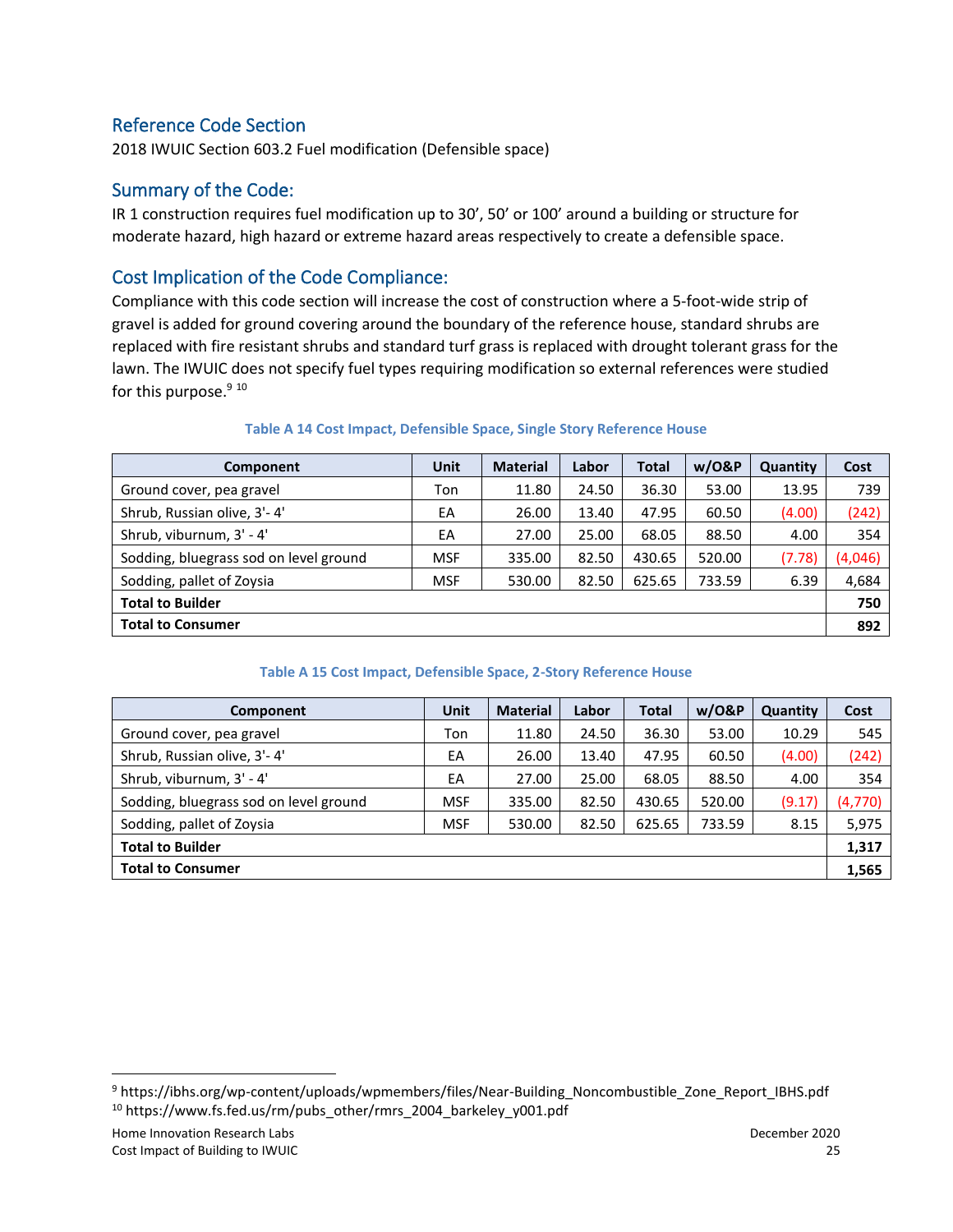2018 IWUIC Section 602 Automatic sprinkler system

#### Summary of the Code:

IR 1 construction requires approved automatic sprinkler system to be installed in all occupancies in new buildings.

#### Cost Implication of the Code Compliance:

Compliance with this code section will increase the cost of construction where automatic fire sprinkler systems are not already mandated by the local code. The Home Fire Sprinkler Cost Assessment- $2013^{11}$ report by The Fire Protection Research Foundation showed that the maximum cost for residential sprinkler system was \$2.47 (\$/sprinkled SF) because of the additional cost associated with different piping materials and permitting and fees for sprinkler system. This rate is used to calculate the high cost impact for the reference houses using a sprinkled area of 2600 SF. This cost is applicable to all selected location except Los Angeles, CA because California has a state-wide mandated requirement for automatic sprinkler system in residential houses.

<span id="page-27-0"></span>

| Component                                            | <b>Unit</b> | <b>Material</b> | Labor | Total  | w/O&P  | <b>Quantity</b> | Cost  |
|------------------------------------------------------|-------------|-----------------|-------|--------|--------|-----------------|-------|
| Flow alarm                                           | EA          | 112.00          | 12.45 | 124.45 | 144.00 |                 | 144   |
| Flow switch (valve supervisory switch)               | EA          | 265.00          | 20.00 | 285.00 | 325.00 |                 | 325   |
| Sprinkler head, fast response glass bulb,            |             |                 |       |        |        |                 |       |
| 135°Fto155°F                                         | EA          | 34.00           | 20.00 | 54.00  | 70.50  | 10              | 705   |
| Sprinkler head escutcheons, standard, brass tone, 1" | EA          | 3.56            | 8.10  | 11.66  | 17.15  | 10              | 172   |
| CPVC fire suppression pipe, 1"                       | LF          | 2.26            | 1.71  | 3.97   | 5.30   | 200             | 1,060 |
| CPVC fire suppression tee, 1"                        | EA          | 5.10            | 21.50 | 26.20  | 40.50  | 12              | 486   |
| CPVC fire suppression 90 elbow, 1"                   | EA          | 4.12            | 14.30 | 18.42  | 28.00  | 10              | 280   |
| CPVC fire suppression cap, 1"                        | EA          | 1.55            | 7.20  | 8.75   | 13.50  | 4               | 54    |
| CPVC fire suppression coupling, 1"                   | EA          | 2.39            | 14.30 | 16.69  | 26.00  | 2               | 52    |
| CPVC fire suppression adapter, metal thread, 1"x1/2" | EA          | 5.25            | 7.20  | 12.45  | 17.55  | 10              | 176   |
| <b>Total to Builder</b>                              |             |                 |       |        |        |                 |       |
| <b>Total to Consumer</b>                             |             |                 |       |        |        |                 |       |

#### **Table A 16 Cost Impact, Automatic Sprinkler System, Single and 2-Sotry Reference House** (Lower Cost Impact: Addition of Automatic Sprinkler System)

<sup>11</sup> https://www.nfpa.org//-/media/Files/Fire-Sprinkler-Initiative/HomeFireSprinklerCostAssessment2013.pdf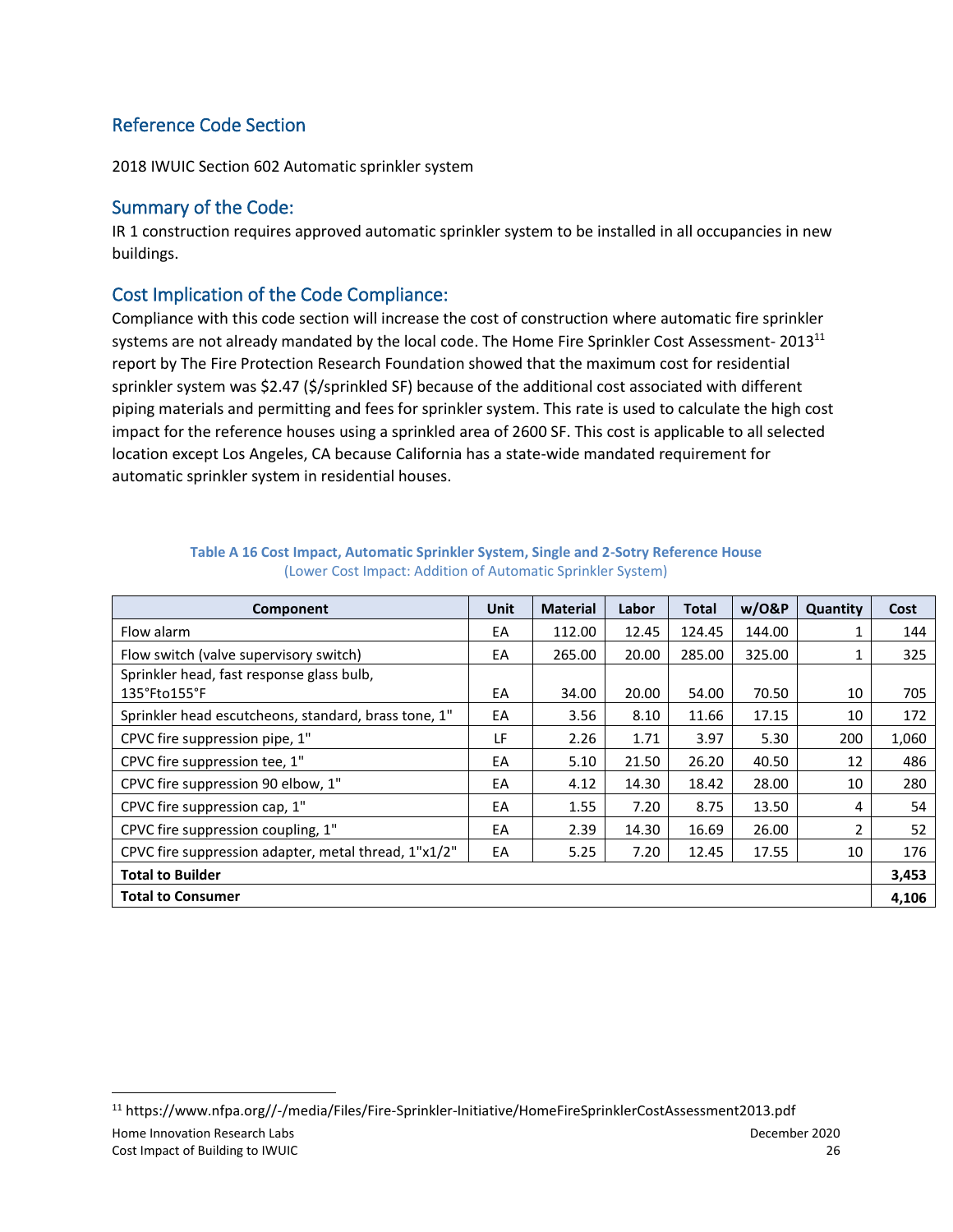# <span id="page-28-1"></span><span id="page-28-0"></span>APPENDIX B: CONSTRUCTION PRACTICES IN SELECTED LOCATIONS

| Component                             | Colorado | <b>East TX</b> | South CA       |
|---------------------------------------|----------|----------------|----------------|
| Percent 1-story                       | 50       | 71             | 36             |
| <b>Foundations</b>                    |          |                |                |
| <b>Basement</b>                       | 68       | 11             | 16             |
| Crawlspace                            | 6        | 3              | 13             |
| Slab                                  | 23       | 78             | 71             |
| <b>Roofing Material (Top 4)</b>       |          |                |                |
| <b>Asphalt Shingles</b>               | 85       | 92             | 33             |
| Clay/Cement Tiles                     | 9        | 2              | 38             |
| Aluminum/Steel                        | 3        | 4              | 2              |
| Single ply/built-up                   | 3        | 2              | 17             |
| <b>Roof Pitch</b>                     |          |                |                |
| Average Roof Pitch */12               | 6        | 7.4            | 4.8            |
| <b>Wall Cladding (Top 4)</b>          |          |                |                |
| <b>Fiber Cement</b>                   | 23       | 27             |                |
| <b>Engineered Wood</b>                | 17       | 9              | 10             |
| <b>EIFS</b>                           | 10       |                | 6              |
| Stucco                                | 12       | 8              | 37             |
| <b>Brick</b>                          |          | 30             | $\overline{7}$ |
| Vinyl                                 |          | 11             |                |
| Stone                                 |          |                | 15             |
| <b>Exterior Trim Material (Top 4)</b> |          |                |                |
| Wood fiber composite                  | 37       | 20             | 12             |
| Lumber boards                         | 12       | 18             | 49             |
| <b>Fiber Cement</b>                   | 18       | 40             | 8              |
| Aluminum                              | 13       | 9              |                |
| Stucco                                |          |                | 19             |
| <b>Exterior Decking Material</b>      |          |                |                |
| <b>Treated lumber</b>                 | 9        | 32             | 14             |
|                                       |          |                |                |
| Cedar or Redwood                      | 7        | 13             | 26             |
| Composite or Plastic                  | 79       | 47             | 54             |
| <b>Windows</b>                        |          |                |                |
| Wood                                  | 18       | 17             | 41             |
| Aluminum                              | 1        | 5              | 7              |
| Vinyl                                 | 77       | 66             | 49             |
| Composite/Fiberglass                  | 4        | 12             | 3              |

#### **Table B 1 Common Construction Practices in Selected Locations**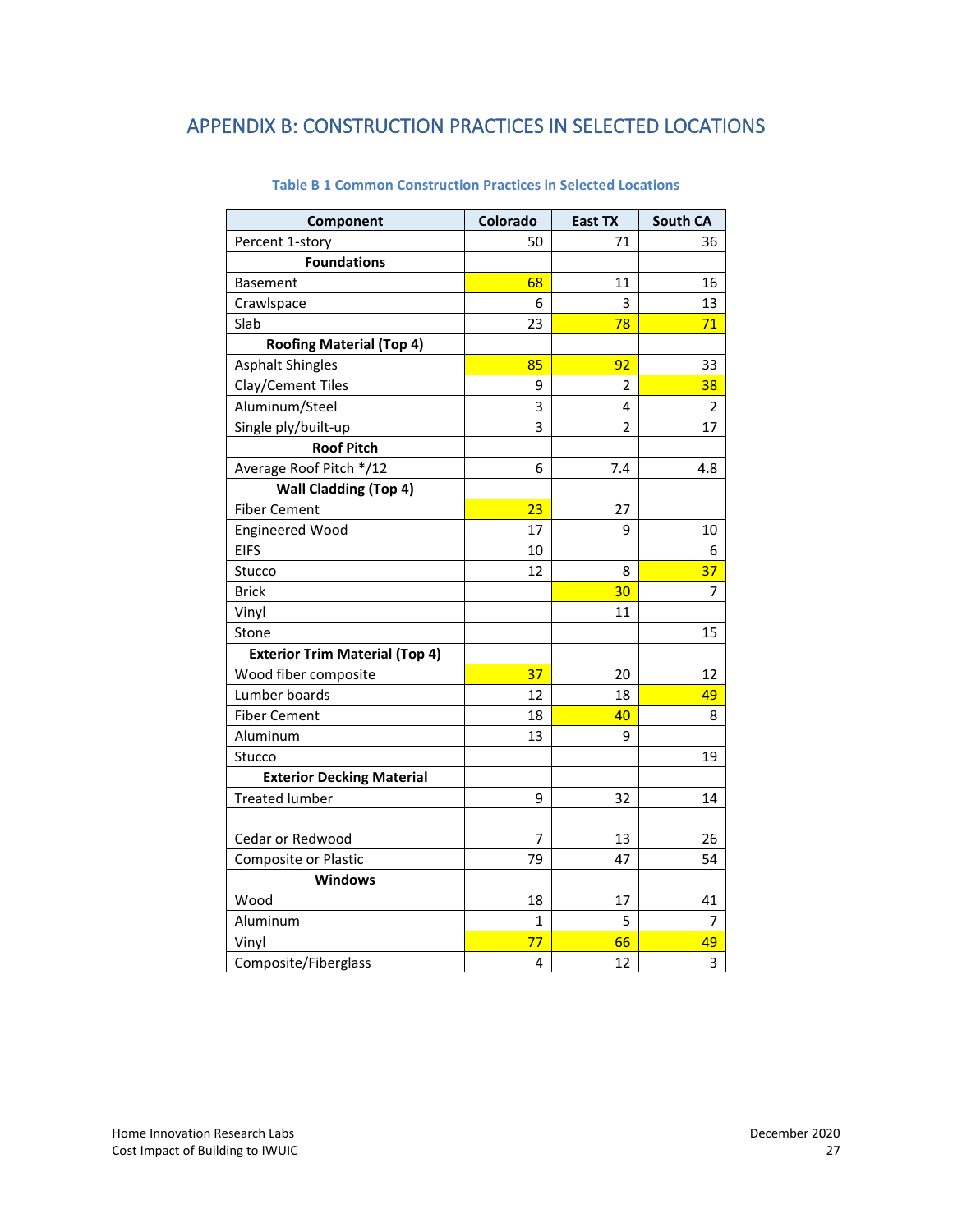# APPENDIX C: LOCATION ADJUSTMENT FACTORS

<span id="page-29-1"></span><span id="page-29-0"></span>Location factors for various cities in California, Colorado and Texas from *2020 Residential Costs with RSMeans Data* are shown in the following tables.

| SN             | <b>CALIFORNIA CITIES</b> | <b>LOCATION FACTORS</b> |
|----------------|--------------------------|-------------------------|
| $\mathbf{1}$   | Los Angeles              | 0.99                    |
| 2              | Inglewood                | 0.97                    |
| 3              | Long Beach               | 0.95                    |
| 4              | Pasadena                 | 0.94                    |
| 5              | Van Nuys                 | 0.99                    |
| 6              | Alhambra                 | 1                       |
| $\overline{7}$ | San Diego                | 0.98                    |
| 8              | Palm Springs             | 0.95                    |
| 9              | San Bernardino           | 0.97                    |
| 10             | Riverside                | 0.98                    |
| 11             | Santa Ana                | 0.99                    |
| 12             | Anaheim                  | 0.97                    |
| 13             | Oxnard                   | 0.98                    |
| 14             | Santa Barbara            | 0.97                    |
| 15             | Bakersfield              | 0.98                    |
| 16             | San Luis Obispo          | 1                       |
| 17             | Mojave                   | 0.99                    |
| 18             | Fresno                   | 0.99                    |
| 19             | Salinas                  | 0.99                    |
| 20             | San Francisco            | 1.03                    |
| 21             | Sacramento               | 0.97                    |
| 22             | Palo Alto                | 0.98                    |
| 23             | San Mateo                | 1.03                    |
| 24             | Vallejo                  | 0.96                    |
| 25             | Oakland                  | 1.02                    |
| 26             | Berkeley                 | 1.06                    |
| 27             | Richmond                 | 1.07                    |
| 28             | San Rafael               | 1.03                    |
| 29             | Santa Cruz               | 1.05                    |
| 30             | San Jose                 | 1.04                    |
| 31             | Stockton                 | 1                       |
| 32             | Modesto                  | 0.99                    |
| 33             | Santa Rosa               | $\mathbf 1$             |

#### **Table C 1 Location Factors, California Cities**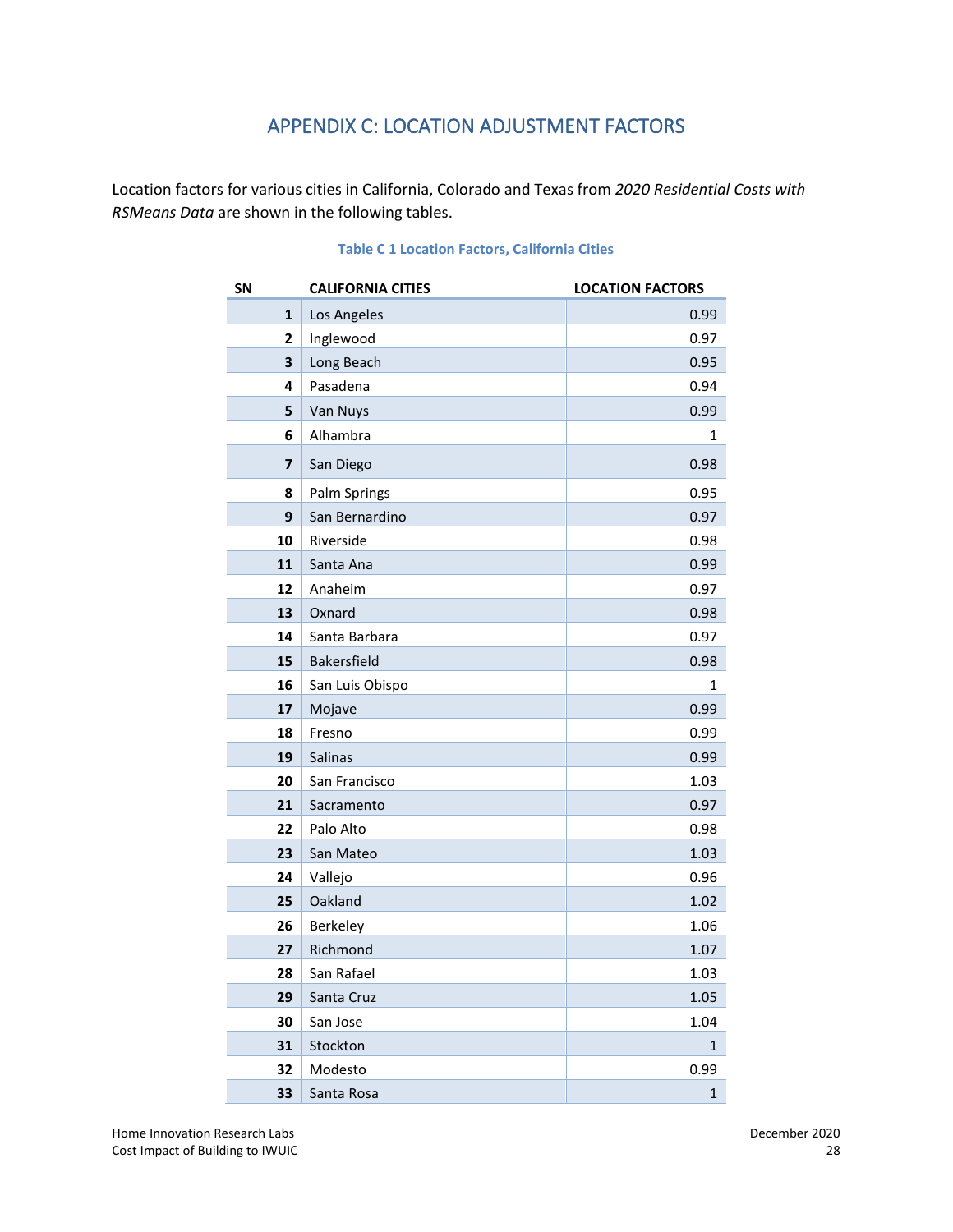| 34 | Eureka     | 1.06 |
|----|------------|------|
| 35 | Marysville | 1.02 |
| 36 | Redding    | 1.07 |
| 37 | Susanville | 1 07 |

#### **Table C 2 Location Factors, Colorado Cities**

<span id="page-30-0"></span>

| SN                      | <b>COLORADO CITIES</b>  | <b>LOCATION FACTORS</b> |
|-------------------------|-------------------------|-------------------------|
| $\mathbf{1}$            | Denver                  | 1.05                    |
| $\overline{2}$          | <b>Boulder</b>          | 1.04                    |
| 3                       | Golden                  | 1.01                    |
| 4                       | <b>Fort Collins</b>     | 1.03                    |
| 5                       | Greeley                 | 1.01                    |
| 6                       | Fort Morgan             | 1.05                    |
| $\overline{\mathbf{z}}$ | <b>Colorado Springs</b> | $\mathbf{1}$            |
| 8                       | Pueblo                  | 1                       |
| 9                       | Alamosa                 | 0.99                    |
| 10                      | Salida                  | 1.01                    |
| 11                      | Durango                 | 1.05                    |
| 12                      | Montrose                | 0.97                    |
| 13                      | <b>Grand Junction</b>   | 1.08                    |
| 14                      | <b>Glenwood Springs</b> | 1                       |

#### **Table C 3 Location Factors, Texas Cities**

<span id="page-30-1"></span>

| <b>SN</b>               | <b>TEXAS CITIES</b> | <b>LOCATION FACTORS</b> |
|-------------------------|---------------------|-------------------------|
| $\mathbf{1}$            | McKinney            | 0.94                    |
| $\mathbf{2}$            | Waxahachie          | 0.94                    |
| 3                       | <b>Dallas</b>       | 0.98                    |
| 4                       | Greenville          | 0.94                    |
| 5                       | Texarkana           | 0.96                    |
| 6                       | Longview            | 0.93                    |
| $\overline{\mathbf{z}}$ | Tyler               | 0.95                    |
| 8                       | Palestine           | 0.9                     |
| 9                       | Lufkin              | 0.94                    |
| 10                      | Fort Worth          | 0.98                    |
| 11                      | Denton              | 1.01                    |
| 12                      | Wichita Falls       | 1                       |
| 13                      | Eastland            | 0.98                    |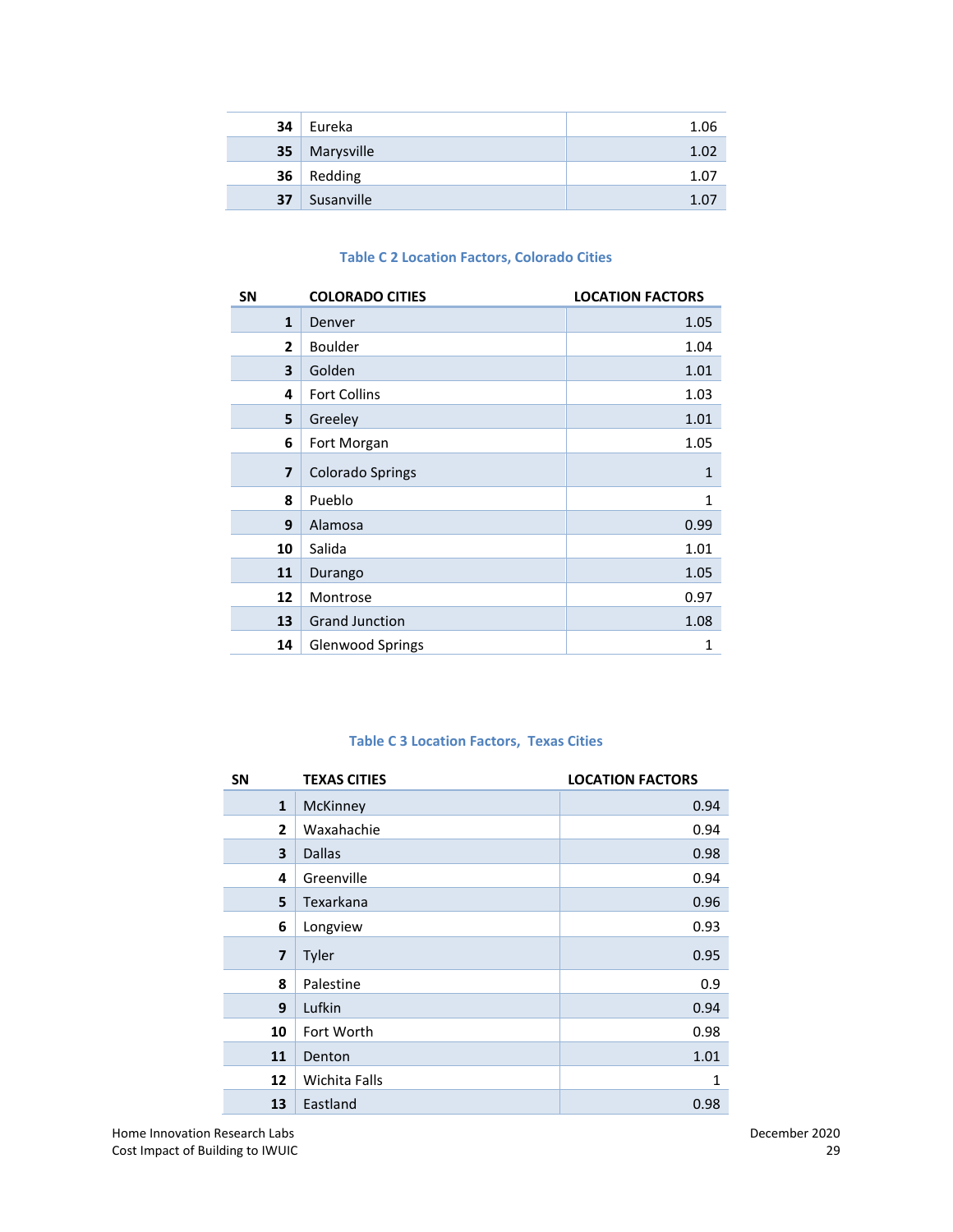| 14 | Temple         | 0.98 |
|----|----------------|------|
| 15 | Waco           | 0.99 |
| 16 | Brownwood      | 0.95 |
| 17 | San Angelo     | 0.95 |
| 18 | Houston        | 0.99 |
| 19 | Huntsville     | 0.96 |
| 20 | Wharton        | 0.96 |
| 21 | Galveston      | 0.97 |
| 22 | Beaumont       | 1.03 |
| 23 | Bryan          | 0.91 |
| 24 | Victoria       | 0.99 |
| 25 | Laredo         | 0.95 |
| 26 | San Antonio    | 0.98 |
| 27 | Corpus Christi | 1.02 |
| 28 | McAllen        | 1.04 |
| 29 | Austin         | 0.95 |
| 30 | Del RIO        | 0.97 |
| 31 | Giddings       | 0.96 |
| 32 | Amarillo       | 0.99 |
| 33 | Childress      | 0.96 |
| 34 | Lubbock        | 0.97 |
| 35 | Abilene        | 0.98 |
| 36 | Midland        | 1.01 |
| 37 | El Paso        | 0.95 |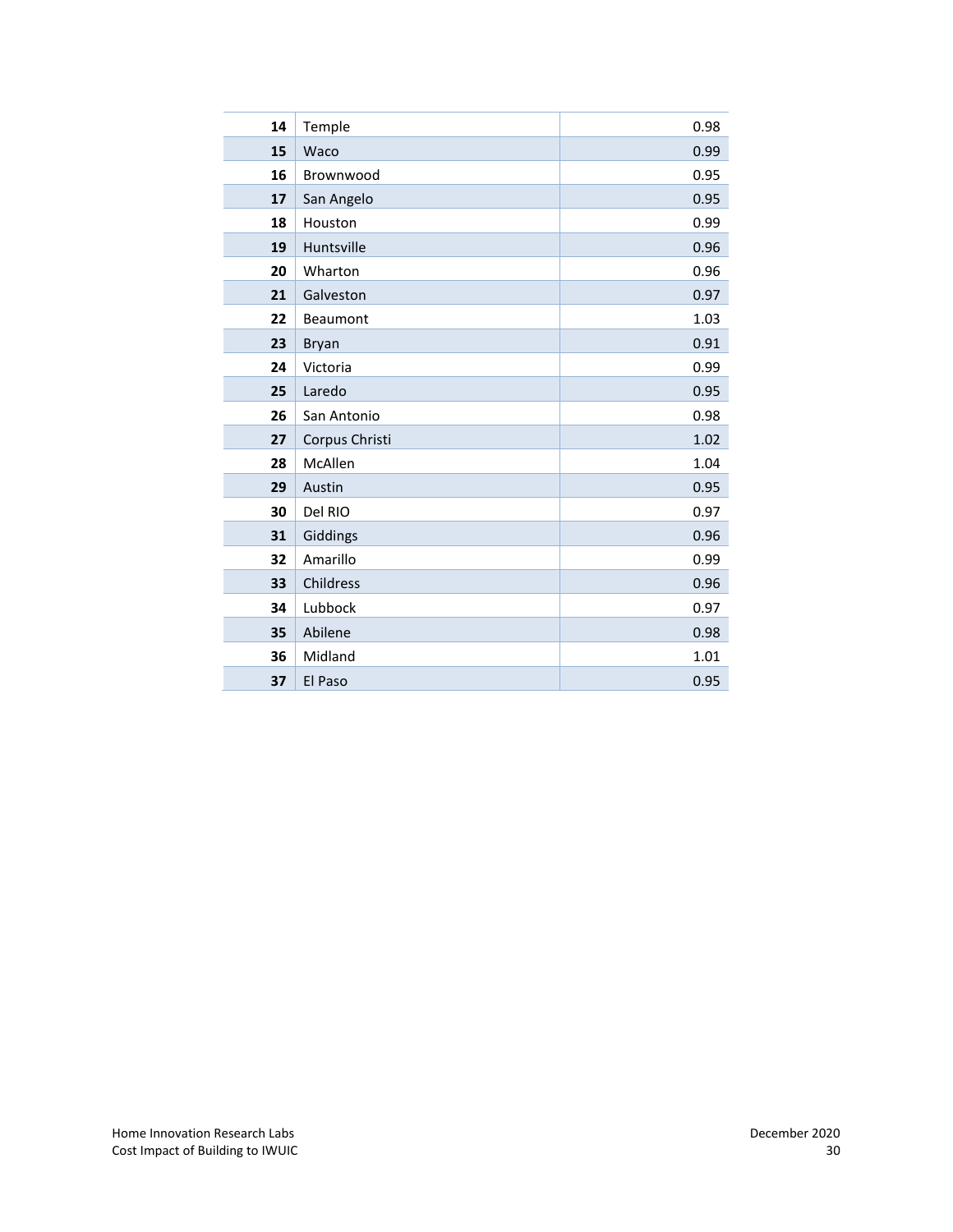# APPENDIX D: FIRE HAZARD SEVERITY

<span id="page-32-1"></span><span id="page-32-0"></span>

|                    | <b>Critical Fire Weather Frequency (days)</b> |          |          |          |          |                 |          |                |                |
|--------------------|-----------------------------------------------|----------|----------|----------|----------|-----------------|----------|----------------|----------------|
| <b>FUEL MODEL</b>  | $\leq 1$                                      |          |          | $2 - 7$  |          |                 | ≥8       |                |                |
|                    | Slope $\leq 40$ ;<br>Slope 41-60:             |          |          |          |          | Slope $\geq 61$ |          |                |                |
| Light fuel         | Moderate                                      | Moderate | Moderate | Moderate | Moderate | Moderate        | Moderate | Moderate       | High           |
| <b>Medium fuel</b> | Moderate                                      | Moderate | High     | High     | High     | High            | Extreme  | Extreme        | Extreme        |
| <b>Heavy fuel</b>  | High                                          | High     | High     | High     | Extreme  | Extreme         | Extreme  | <b>Extreme</b> | <b>Extreme</b> |

#### **Table D 1 IWUIC Fire Hazard Severity (source: adapted from 2018 IWUIC Table 502.1)**

IWUIC 2018 defines light fuel as vegetation consisting of herbaceous plants and round wood less than ¼ inch (6.4 mm) in diameter. Fuel models A, C, E, L, N, P, R and S described in IWUIC Appendix D are classified as light fuel. Medium fuel comprises vegetation consisting of round wood ¼ to 3 inches (6.4 mm to 76 mm) in diameter. Fuel models B, D, F, H, O, Q and T are classified under this category. Similarly, heavy fuel comprises vegetation consisting of round wood 3 to 8 inches (76 mm to 203 mm) in diameter. Fuel models G, I, J, K and U are classified as heavy fuel. Table D2 lists the various fuel models provided in Appendix D of IWUIC 2018.

#### **Table D 2 Fuel Model Classification (source: adapted from 2018 IWUIC)**

<span id="page-32-2"></span>

| <b>IWUIC Chapter 2 Definitions:</b>                                                                            |              |  | <b>Fuel Models</b> |     |  |  |  |  |  |  |
|----------------------------------------------------------------------------------------------------------------|--------------|--|--------------------|-----|--|--|--|--|--|--|
| Light Fuel: "Vegetation consisting of herbaceous plants and<br>round wood less than 1/4 inch (6.4 mm) in dia." | CELNPRS<br>A |  |                    |     |  |  |  |  |  |  |
| Medium Fuel: "Vegetation consisting of round wood 1/4 to<br>3 inches (6.4 mm to 76 mm) in diameter."           |              |  |                    | FHO |  |  |  |  |  |  |
| Heavy Fuel: "Vegetation consisting of round wood 3 to 8<br>inches (76 to 203 mm) in diameter."                 |              |  |                    |     |  |  |  |  |  |  |

Table D3 provides elaborate description of various fuel models and is an excerpt from National Fire Danger Rating System, 1978, U.S. Department of Agricultural Forest Service, General Technical Report INT-39<sup>12</sup> that has been provided for information in Appendix D of 2018 IWUIC.

<sup>12</sup> https://www.fs.fed.us/rm/pubs\_int/int\_gtr169.pdf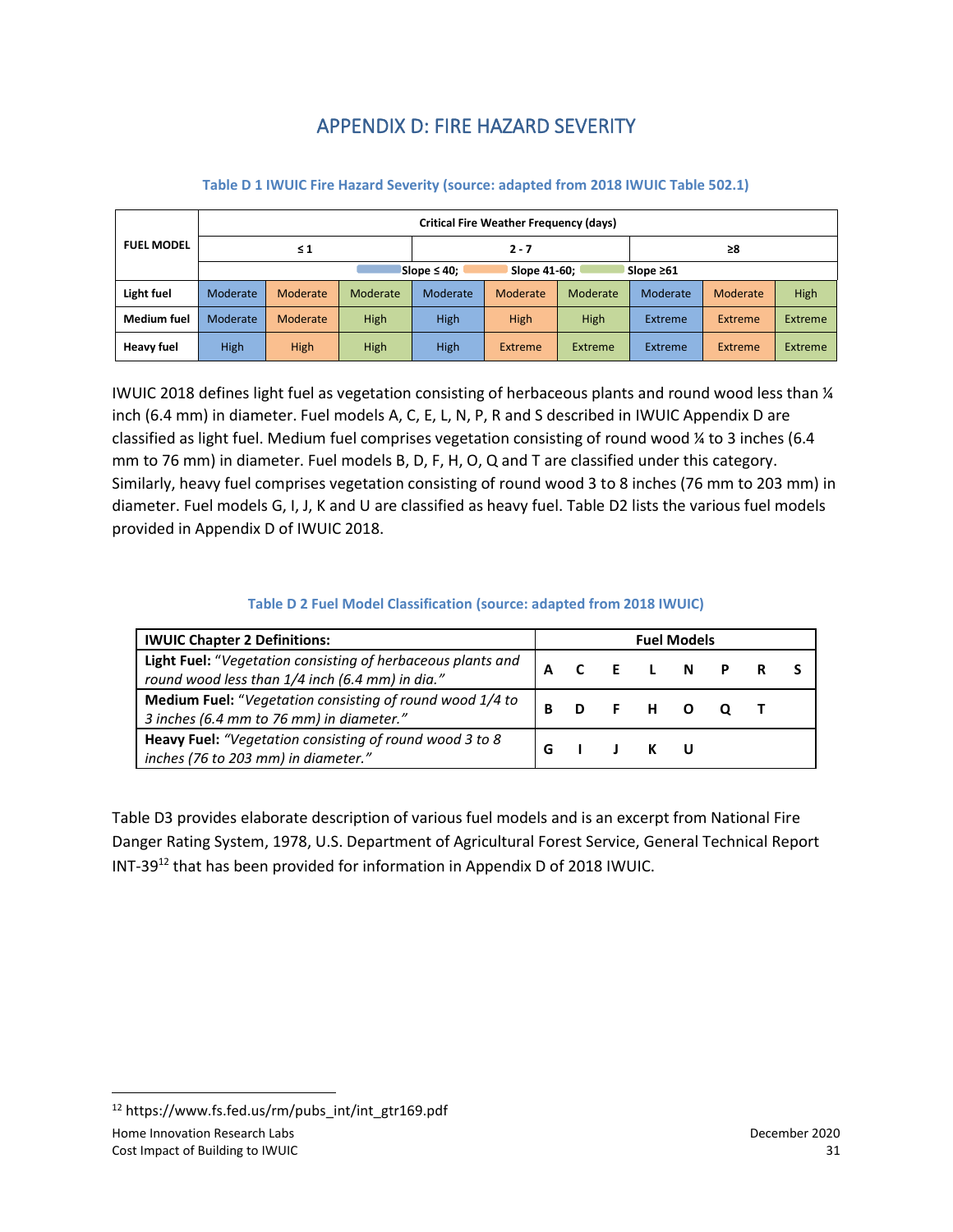#### **Table D 3 Fuel Models (source: adapted from 2018 IWUIC APPENDIX D)**

<span id="page-33-0"></span>

| <b>Fuel Model Type</b> | <b>IWUIC Description of Vegetation</b>                                                                                                                                                                                                                                                                                                                                                                                                                                                                                                                    |
|------------------------|-----------------------------------------------------------------------------------------------------------------------------------------------------------------------------------------------------------------------------------------------------------------------------------------------------------------------------------------------------------------------------------------------------------------------------------------------------------------------------------------------------------------------------------------------------------|
| <b>Fuel Model A</b>    | "This fuel model represents western grasslands vegetated by annual<br>grasses and forbs. Brush or trees may be present but are very sparse,<br>occupying less than a third of the area. Examples of types where Fuel<br>Model A should be used are cheatgrass and medusahead. Open pinyon-<br>juniper, sagebrush-grass, and desert shrub associations may<br>appropriately be assigned this fuel model if the woody plats meet the<br>density criteria. The quantity and continuity of the ground fuels vary<br>greatly with rainfall from year to year." |
| Fuel Model B           | "Mature, dense fields of brush 6 feet (1829 mm) or more in height are<br>represented by this fuel model. One-fourth or more of the aerial fuel in<br>such stands is dead. Foliage burns readily. Model B fuels are potentially<br>very dangerous, fostering intense, fast-spreading fires. This model is for<br>California mixed chaparral generally 30 years or older. The F model is<br>more appropriate for pure chamise stands. The B model may also be used<br>for the New Jersey pine barrens"                                                      |
| Fuel Model C           | "Open pine stands typify Model C fuels. Perennial grasses and forbs are<br>the primary ground fuel but there is enough needle litter and<br>branchwood present to contribute significantly to the fuel loading. Some<br>brush and shurbs may be present but they are of little consequence.<br>Situations covered by Fuel Model C are open, longleaf, slash, ponderosa,<br>Jeffrey and sugar pine stands. Some pinyon-juniper stands may qualify."                                                                                                        |
| Fuel Model D           | "This fuel model is specifically for the palmetto-gallberry understory-pine<br>overstory association of the southeast coastal plains. It can also be used<br>for the so called "low pocosins" where Fuel Model O might be too severe.<br>This model should only be used in the Southeast, because of a high<br>moisture of extinction."                                                                                                                                                                                                                   |
| <b>Fuel Model E</b>    | "Use this model after leaf fall for hardwood and mixed hardwood-conifer<br>types where the hardwoods dominate. This fuel is primarily hardwood<br>leaf litter. The oat-hickory types are best represented by Fuel Model E,<br>but E is an acceptable choice for northern hardwoods and mixed forests<br>of the Southeast. In high winds, the fire danger may be underrated<br>because rolling and blowing leaves are not accounted for. In summer<br>after the trees have leafed out, Fuel Model E should be replaced by Fuel<br>Model R."                |
| <b>Fuel Model F</b>    | "Fuel Model F is the only one of the 1972 NFDR System Fuel Models<br>whose application has changed. Model F now represents mature closed<br>chamise stands and oakbrush fields of Arizona, Utah and Colorado. It<br>also applies to young, closed stands and mature, open stands of<br>California mixed chaparral. Open stands of pinyon-juniper are<br>represented; however, fire activity will be overrated at low wind speeds<br>and where there is sparse ground fuels."                                                                              |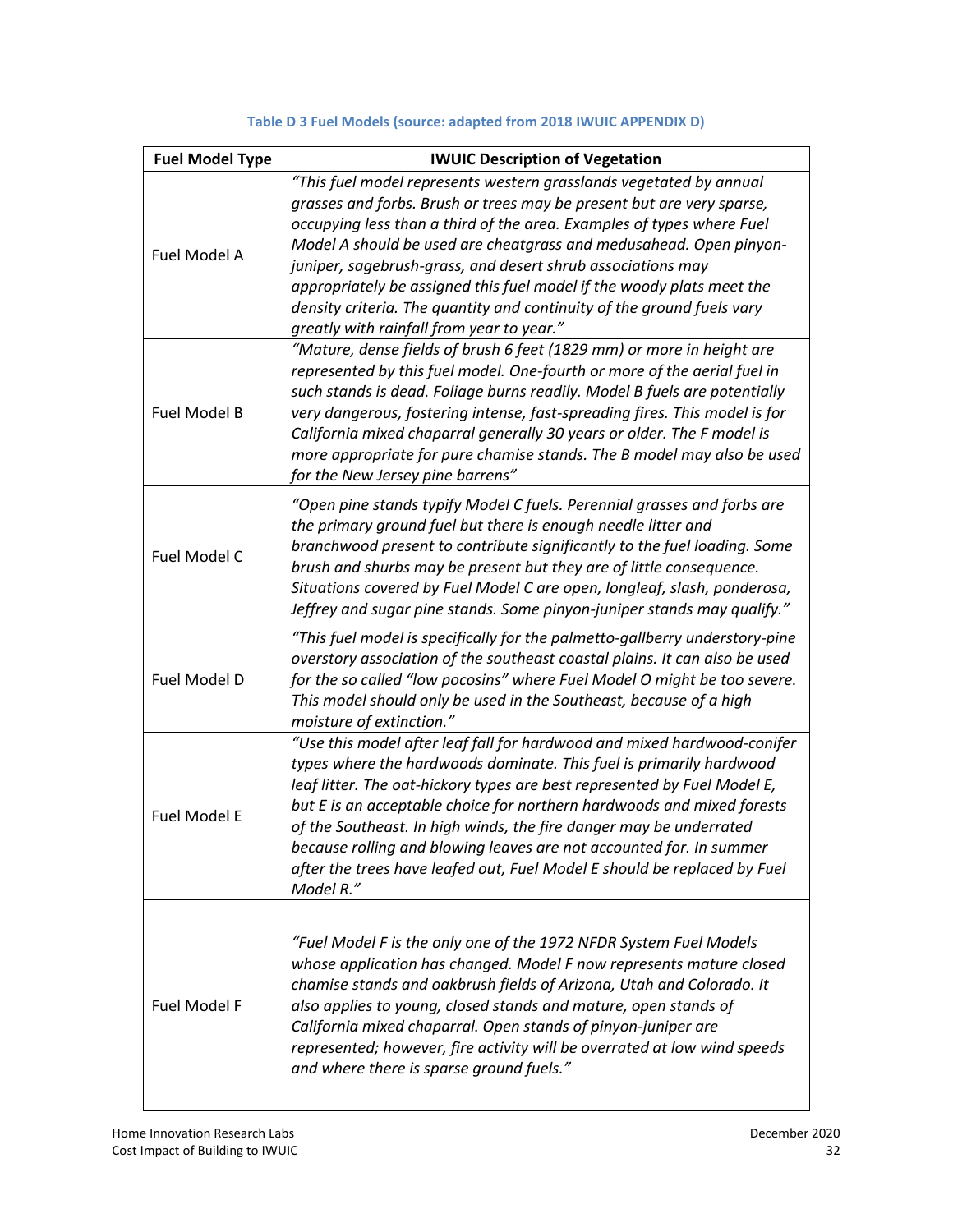| Fuel Model G        | "Fuel Model G is used for dense conifer where there is a heavy<br>accumulation of litter and downed woody material. Such stands are<br>typically overmature and may also be suffering insect, disease, wind or<br>ice damage-natural events that create a very heavy buildup of dead<br>material or the forest floor. The duff and litter are deep, and much of the<br>woody material is more than 3 inches (76 mm) in diameter. The<br>undergrowth is variable, but shrubs are usually restricted to openings.<br>Types meant to represented by Fuel Model G are hemlock-Stika spruce,<br>Coast Douglas-fir, and wind thrown or bug-killed stands of lodgepole pine<br>and spruce." |
|---------------------|--------------------------------------------------------------------------------------------------------------------------------------------------------------------------------------------------------------------------------------------------------------------------------------------------------------------------------------------------------------------------------------------------------------------------------------------------------------------------------------------------------------------------------------------------------------------------------------------------------------------------------------------------------------------------------------|
| Fuel Model H        | "The short-needled conifers (white pines, spruces, larches and firs) are<br>represented by Fuel Model H. In contrast to Model G fuels, Fuel Model H<br>describes a healthy stand with sparse undergrowth and a thin layer of<br>ground fuels. Fires in H fuels are typically slow spreading and are<br>dangerous only in scattered areas where the downed woody material is<br>concentrated."                                                                                                                                                                                                                                                                                        |
| <b>Fuel Model I</b> | "Fuel Model I was designed for clearcut conifer slash where the total<br>loading of materials less than 6 inches (152 mm) in diameter exceeds 25<br>tons/acre (56.1 metric tons/ha). After settling and the fines (needles and<br>twigs) fall from the branches, Fuel Model I will overrate the fire potential.<br>For lighter loadings of clearcut conifer slash, use Fuel Model J, and for<br>light thinnings and partial cuts where the slash is under a residual<br>overstory, use Fuel Model K."                                                                                                                                                                                |
| Fuel Model J        | "This model is complementary to Fuel Model I. It is for clearcuts and<br>heavily thinned conifer stands where the total loading of materials less<br>than 6 inches (152 mm) in diameter is less than 25 tons/acre (56.1 metric<br>tons/ ha). Again, as the slash ages, the fire potential will be overrated."                                                                                                                                                                                                                                                                                                                                                                        |
| Fuel Model K        | "Slash fuels from light thinnings and partial cuts in conifer stands are<br>represented by Fuel Model K. Typically, the slash is scattered about under<br>an open overstory. This model applies to hardwood slash and to southern<br>pine clearcuts where the loading of all fuels is less than 15 tons/arce.<br>(33.7 tons/ha)."                                                                                                                                                                                                                                                                                                                                                    |
| Fuel Model L        | "This fuel model is meant to represent western grasslands vegetated by<br>perennial grasses. The principal species are coarser and the loadings<br>heavier than those in Model A fuels. Otherwise, the situations are very<br>similar; shrubs and trees occupy less than one-third of the area. The<br>quantity of fuel in these areas is more stable from year to year. In<br>sagebrush areas, Fuel Model T may be more appropriate."                                                                                                                                                                                                                                               |
| <b>Fuel Model N</b> | "This fuel model was constructed specifically for the saw-grass priaries of<br>South Florida. It may be useful in other marsh situations where the fuel is<br>coarse and reedlike. This model assumes that one-third of the aerial<br>portion of the plants is dead. Fast-spreading, intense fires can occur even<br>over standing water."                                                                                                                                                                                                                                                                                                                                           |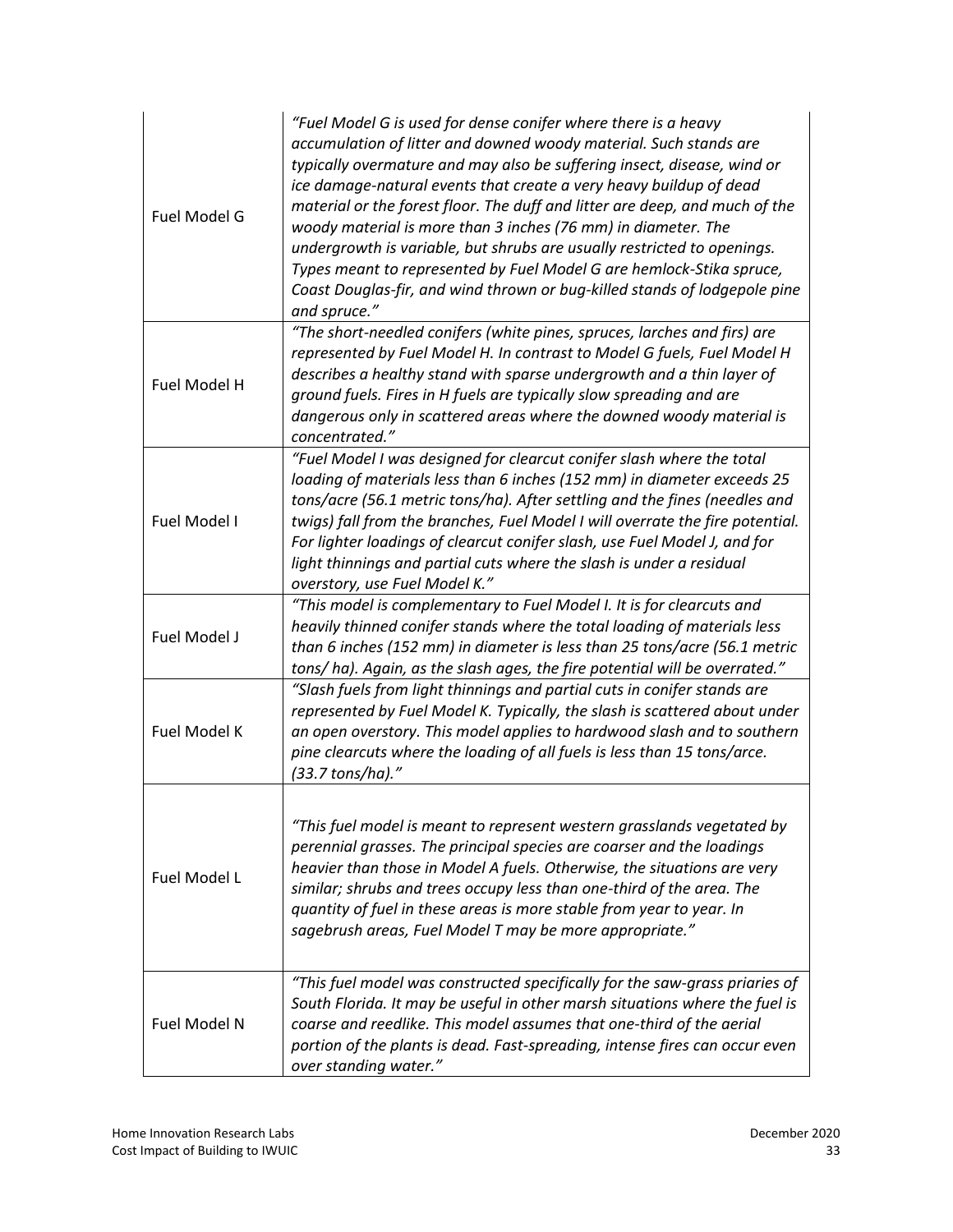| Fuel Model O        | "The O fuel model applies to dense, brushlike fuels of Southeast. O fuels,<br>except for a deep litter layer are almose entirely living in contrast to B<br>fuels. The foliage burns readily, except during the active growing season.<br>The plants are typically over 6 feet (1829 mm) tall and are often found<br>under an open stand of pine. The high pocosins of Virginia, North and<br>South Carolina coasts are the ideal of Fuel Model O. If the plants do not<br>meet the 6-foot (1829 mm) criterion in those areas, Fuel Model D should<br>be used." |
|---------------------|-----------------------------------------------------------------------------------------------------------------------------------------------------------------------------------------------------------------------------------------------------------------------------------------------------------------------------------------------------------------------------------------------------------------------------------------------------------------------------------------------------------------------------------------------------------------|
| <b>Fuel Model P</b> | "Closed, thrifty stands of long-needled southern pines are characteristic<br>of P fuels. A 2- inch to 4-inch (51 to 102 mm) layer of lightly compacted<br>needle litter is the primary fuel. Some small-diameter branchwood is<br>present, but the density of the canopy precludes more than a scattering<br>of shrubs and grass. Fuel Model P has the high moisture of extinction<br>characteristic of the Southeast. The corresponding model for other long-<br>needled pines is U."                                                                          |
| Fuel Model Q        | "Upland Alaskan black spruce is represented by Fuel Model Q. The stands<br>are dense but have frequent openings filled with usually flammable shrub<br>species. The forest floor is a deep layer of moss and lichens, but there is<br>some needle litter and small-diameter branchwood. The branches are<br>persistent on the trees, and ground fires easily reach into the tree<br>crowns. This fuel model may be useful for jack pine stands in the Lake<br>States. Ground fires are typically slow spreading, but a dangerous<br>crowning potential exists." |
| <b>Fuel Model R</b> | "This model represents hardwood areas after the canopies leaf out in<br>spring. It is provided as the off-season substitute for E. It should be used<br>during summer in all hardwood and mixed conifer-hardwood stands<br>where more than half of the overstory is deciduous."                                                                                                                                                                                                                                                                                 |
| <b>Fuel Model S</b> | "Alaskan or alpine tundra on relatively well-drained sites. Grass and low<br>shrubs are often present, but principal fuel is a deep layer of lichens and<br>moss. Fires in these fuels are not fast spreading or intense, but are<br>difficult to extinguish."                                                                                                                                                                                                                                                                                                  |
| Fuel Model T        | "The bothersome sagebrush-grass types of the Great Basin and the<br>Intermountain West are characteristic of T fuels. The shrubs must occupy<br>at least one third of the site or the A or L fuel models should be used. Fuel<br>model T might be used for immature scrub oak and desert shrub<br>associations in the West, and the scrub oak-wire grass type in the<br>Southeast."                                                                                                                                                                             |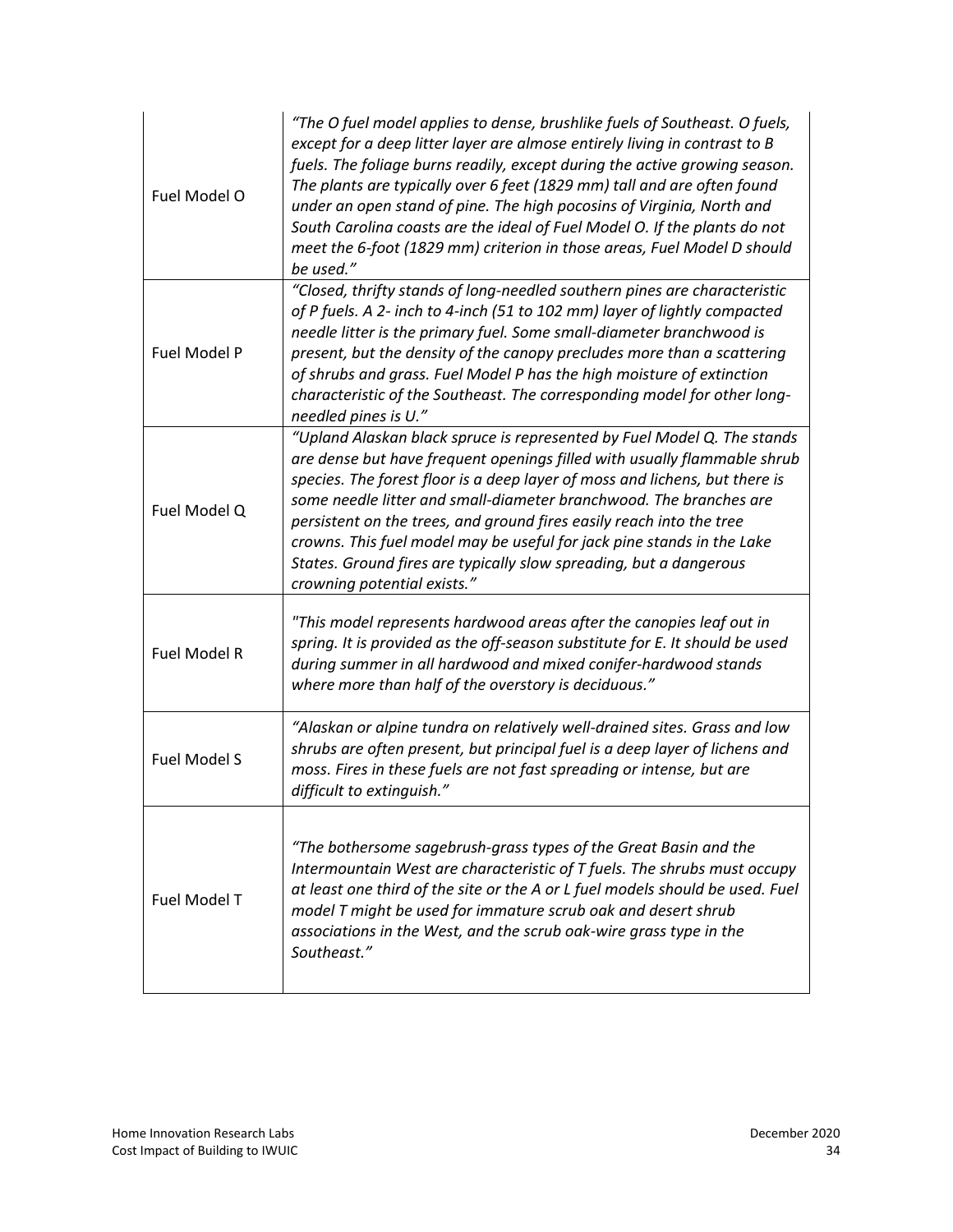| Fuel Model U | "Closed stands of western long-needled pines are covered by this model.<br>The ground fuels are primarily litter and small branchwood. Grass and<br>shrubs are precluded by the dense canopy but occur in the occasional<br>natural opening. Fuel Model U should be used for Ponderosa, Jeffrey,<br>sugar pine, and red pine stans of the Lake States. Fuel model P is<br>corresponding model for southern pine plantations." |
|--------------|-------------------------------------------------------------------------------------------------------------------------------------------------------------------------------------------------------------------------------------------------------------------------------------------------------------------------------------------------------------------------------------------------------------------------------|
|--------------|-------------------------------------------------------------------------------------------------------------------------------------------------------------------------------------------------------------------------------------------------------------------------------------------------------------------------------------------------------------------------------------------------------------------------------|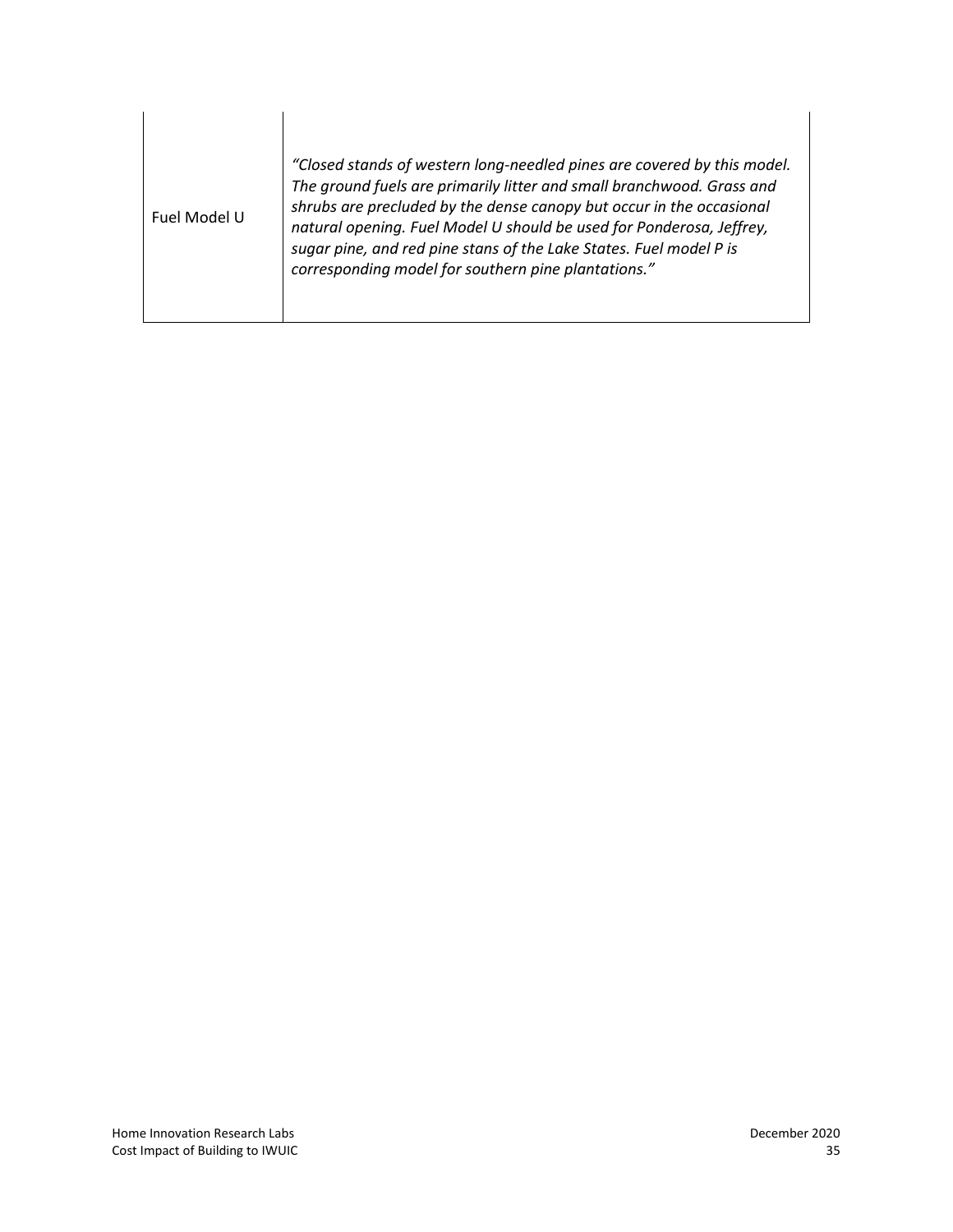# APPENDIX E: REFERENCE HOUSE CHARACTERISTICS

<span id="page-37-0"></span>The Reference Houses for this study are based on similar reference houses that were initially defined in a report by Home Innovation titled "Estimated Costs of the 2015 Code Changes"13; additional details from this report are provided below.

### <span id="page-37-1"></span>Reference House Characteristics – Previous Studies

For earlier studies by Home Innovation, baseline metrics were defined for four representative singlefamily houses, built to the IRC, to determine the cost impact of any code changes. The Reference Houses and their site locations were initially defined in a report titled "Estimated Costs of the 2015 Code Changes" prepared by Home Innovation for NAHB. These single-family houses were selected for their similarity to new home offerings in the six metropolitan areas selected as site locations – Miami, Dallas, Los Angeles, Seattle, New York, and Chicago, and their size proximity to a national average of 2,607 SF. Features of the Reference Houses are summarized in the next section.

<span id="page-37-2"></span>The four residential building designs are based on the data contained in the Census Bureau report, *Characteristics of New Single-Family Construction Completed*<sup>14</sup> *.* The report provides information about building foundation type and number of stories for new single-family detached construction over the previous nine-year period.

#### **Table E 1 New Construction Foundation Types**

| Slab            | 54% |
|-----------------|-----|
| Crawlspace      | 17% |
| <b>Basement</b> | 30% |

#### **Table E 2 New Construction Number of Stories**

| One-story   | 53% |
|-------------|-----|
| Two-story   | 43% |
| Three-story | -3% |

<span id="page-37-3"></span>The Census data supports defining the four reference houses as follows to encompass approximately 85% of the last decade's new single-family construction:

- One-story on slab foundation
- Two-story on slab foundation
- One-story on basement foundation
- Two-story on basement foundation

<sup>&</sup>lt;sup>13</sup> Estimated Costs of the 2015 Code Changes, Home Innovation Research Labs.

[https://www.homeinnovation.com/trends\\_and\\_reports/featured\\_reports/estimated\\_costs\\_of\\_the\\_2015\\_irc\\_cod](https://www.homeinnovation.com/trends_and_reports/featured_reports/estimated_costs_of_the_2015_irc_code_changes) [e\\_changes](https://www.homeinnovation.com/trends_and_reports/featured_reports/estimated_costs_of_the_2015_irc_code_changes)

<sup>14</sup> [www.census.gov/construction/chars/completed.html](http://www.census.gov/construction/chars/completed.html)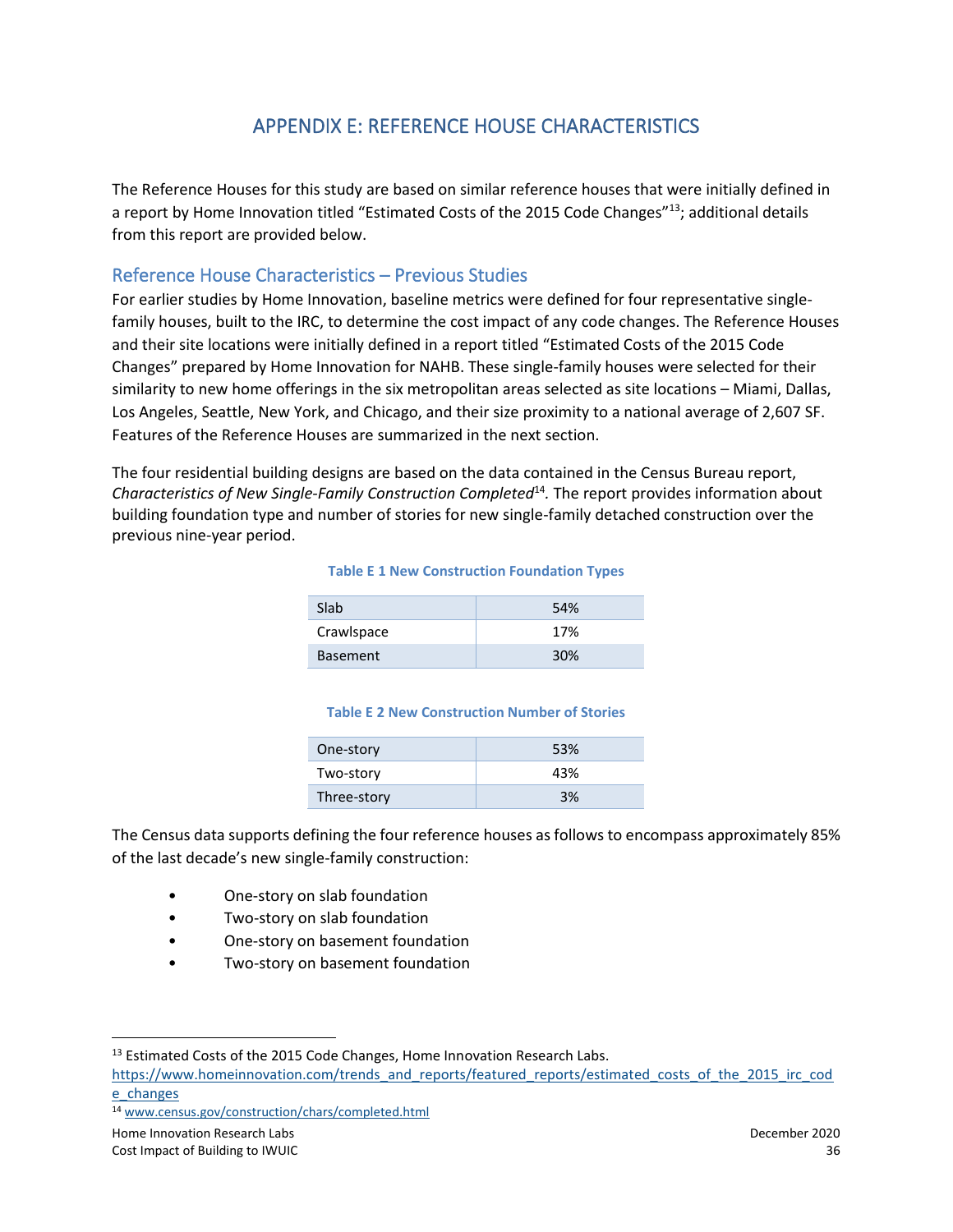The table below covers the locations where each type of reference house foundation would be pragmatically constructed. All these selected cities, except Chicago, lie within the top ten states for construction starts in 2013.<sup>15</sup> Chicago was selected to represent a Climate Zone 5 house.

<span id="page-38-0"></span>

| <b>Reference House</b> | <b>Climate</b><br>Zone |      |      |                 |                 |
|------------------------|------------------------|------|------|-----------------|-----------------|
| Foundation             |                        | Slab | Slab | <b>Basement</b> | <b>Basement</b> |
| Miami                  |                        | х    | х    |                 |                 |
| Los Angeles            |                        | Χ    | X    |                 | $X^*$           |
| <b>Dallas</b>          | 3                      | χ    | χ    |                 | X*              |
| Seattle                |                        | Χ    | X    | X               | X               |
| New York               |                        | Χ    | х    | x               | х               |
| Chicago                |                        |      |      | Χ               | X               |
| Fairbanks              | 8                      |      |      | х               |                 |

#### **Table E 3 Sites for Reference Houses**

<sup>15</sup> [www.census.gov/construction/bps/pdf/2013statepiechart.pdf](http://www.census.gov/construction/bps/pdf/2013statepiechart.pdf)